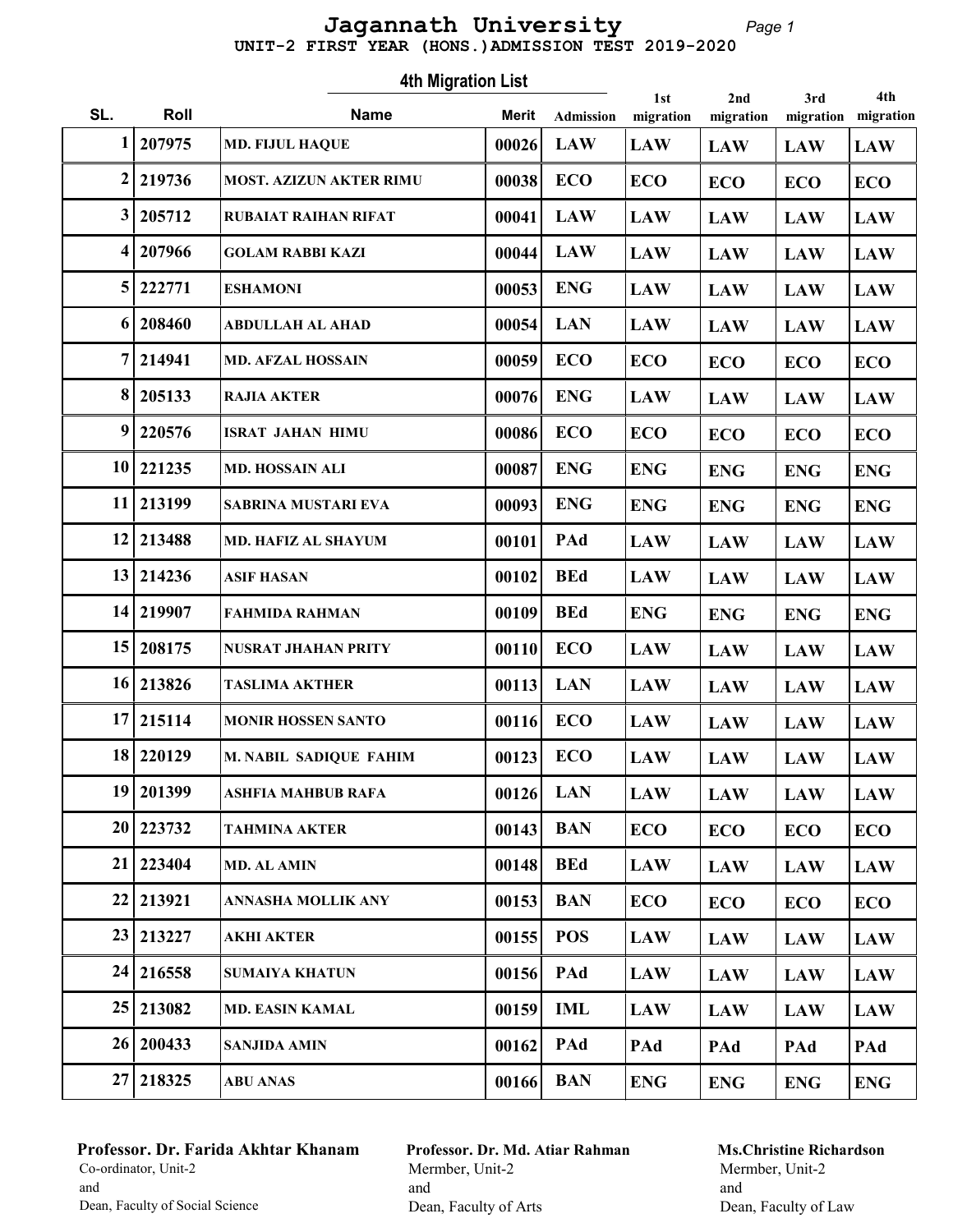#### Page 2 UNIT-2 FIRST YEAR (HONS.)ADMISSION TEST 2019-2020 Jagannath University

Roll Mame Marit 1st SL. Roll **Name** Merit Admission migration 4th Migration List Admission 2nd migration 3rd migration 4th migration 28 207487 SABRINA SULTANA 00179 LAW LAN LAW LAW LAW 29 219278 NURAJANNAT MILI MUKTA | 00183 POS POS POS POS POS POS 30 216605 MAHAMUDA ZAHARUT 00189 BAN BAN BAN BAN BAN BAN  $31|206177$  TARIQUL ISLAM RUMAN  $|00191|$  PAd  $|LAW|$   $LAW$   $|LAW|$ 32 224441 | MOST. NASRIN AKTER | 00193 | POS | LAW | LAW | LAW | LAW  $33|219228$  SAZZAD HOSSAIN SOUROV  $|00205|$  PAd  $|LAW|$  LAW  $|LAW|$  $34 | 223669$  MD. AROB ALI  $|00206|$  LAN  $|$  LAN  $|$  LAN  $|$  LAN  $|$  LAN  $|$  LAN  $35|201685$  ROMANA ROY | 00218 BAN LAW LAW LAW LAW 36 209164 MAHMUDA AKTER 00220 POS POS POS POS POS 37 220357 HALIMA KHATUN 00230 POS ENG ENG ENG ENG 38 223368 ANANY PROTIK RAUTH 00231 LAN LAW LAW LAW LAW 39 201156 TAUHIDA AKTER 00232 LAW POS LAW LAW LAW 40 224678 FATEMA JANNATUL MAWYA  $|00234|$  POS  $|ECO$   $|ECO$   $|ECO$   $|ECO$ 41 204785 SADIA AKTER BILKIS | 00235 POS | LAW | LAW | LAW | LAW  $42|221574$  MD. ISMAIL  $|00236|$  BAN  $|LM$  LAW  $|LM$  LAW  $|LM$ 43 201430 SHARMIN AKTER  $\begin{array}{|c|c|c|c|c|c|c|c|c|}\hline \end{array}$  00237 MCJ LAW LAW LAW LAW 44 208540 ABDULLAH AL MASUM | 00238 LAN | LAW | LAW | LAW | LAW 45 221369 AFSANA NOWSIN DIPTY 00242 PAd POS PAd PAd PAd 46 216502 | M.A. HASIB RAHMAN | 00243 | SOC | ENG | ENG | ENG | ENG | ENG 47 204889 AKAS SARKAR AOPU 00244 LAW BEd LAW LAW LAW 48 203048 MD. SOHEL ISLAM 00247 ENG POS ENG ENG ENG 49 218076 MD. GULJAR HOSSAIN | 00249 LAN LAW LAW LAW LAW LAW 50 218598 SADIKA TAHSIN 00252 MCJ ECO ECO ECO ECO  $51 | 213628$  NUR ALAM  $|00255 | POS$   $|ENG$   $|ENG$   $|ENG$   $|ENG$  $52 | 221325$  MD AL AMIN  $|00263|$  BAN  $|ENG|$  ENG  $|ENG|$  ENG 53 219753 NIGAR SULTANA  $\vert$  00272 BAN ENG ENG ENG ENG  $54 | 221349$  SHUKLA SAHA  $|00273|$  SOC  $|$  ENG  $|$  ENG  $|$  ENG  $|$  ENG

## Professor. Dr. Farida Akhtar Khanam Co-ordinator, Unit-2 and Dean, Faculty of Social Science

Professor. Dr. Md. Atiar Rahman Mermber, Unit-2 and Dean, Faculty of Arts

## Ms.Christine Richardson Mermber, Unit-2 and

Dean, Faculty of Law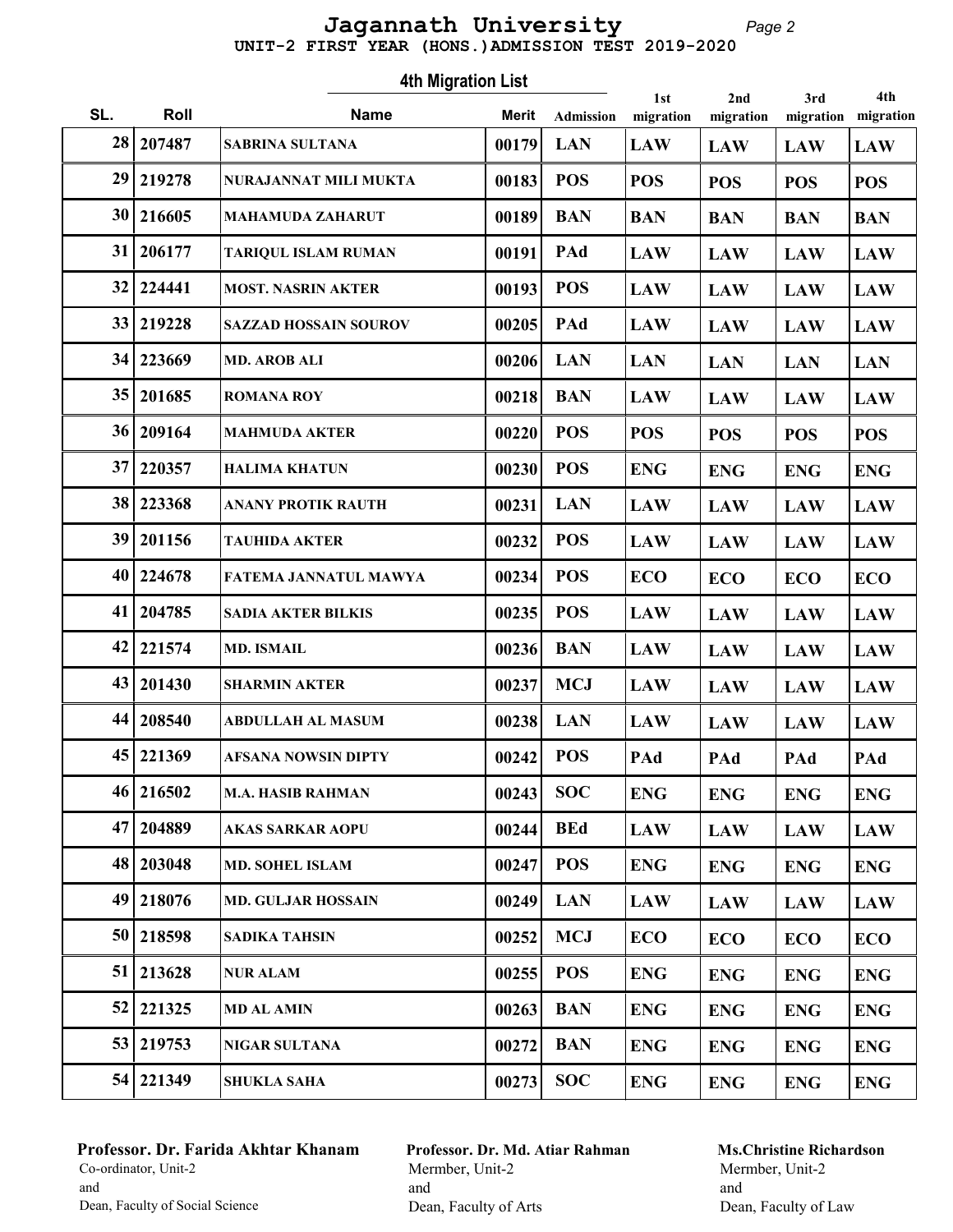#### Page 3 UNIT-2 FIRST YEAR (HONS.)ADMISSION TEST 2019-2020 Jagannath University

Roll Mame Marit 1st SL. Roll **Name** Merit Admission migration 4th Migration List Admission 2nd migration 3rd migration 4th migration 55 219971 IBRAHIM HOSSAIN 00277 MCJ MCJ MCJ MCJ MCJ MCJ  $56|213387$  TUSHAR ROY  $|00279|$  MCJ  $|ENG|$   $|ENG|$   $|ENG|$   $|ENG|$  $57|217326$  MST. SAMIA NAZ 00280 SW SW SW SW SW SW 58 219179 ISRAT JAHAN SWARNALI 00282 BEd ECO ECO ECO ECO 59 204147 | MST. SHARMIN AKTER | 00292 | MCJ | ENG | ENG | ENG | ENG | ENG 60 223990 TOUFIQUE AL MUSABBIR  $|00296|$  BEd  $|ECO$   $|ECO$   $|ECO$   $|ECO$ 61 221393 TANIA AKTER 00298 BAN BAN BAN BAN BAN BAN 62 213844 TANJILA SULTANA  $\vert$  00301 BAN ENG ENG ENG ENG  $63|204600$  MST. JEBUN NAHAR RIPA  $|00306|$  SOC  $|$  SOC  $|$  SOC  $|$  SOC  $|$  SOC 64 217848 MST. TARIN JAHAN TOMA 00310 LAN LAN LAN LAN LAN 65 204269 TASNIM TABASSUM 00316 BAN ENG ENG ENG ENG 66 208241 NUZHAT JEREEN POSHLA 00320 BEd ENG ENG ENG ENG 67 218883 NOWRIN JAHAN NODI 00325 LAN LAN LAN LAN LAN LAN 68 201506 SAMIA AHMED 00327 BEd ENG ENG ENG ENG  $\begin{array}{c|c|c|c|c|c|c|c|c} \hline \text{69} & \text{214508} & \text{RaJIB MIAH} \ \hline \end{array}$   $\begin{array}{c|c|c|c|c} \hline \text{00330} & \text{SOC} & \text{ENG} & \text{ENG} & \text{ENG} \ \hline \end{array}$ 70 201045 | MD. YOUSOB ALI SAGOR | 00331 POS | ENG | ENG | ENG | ENG | ENG 71 213327 FARJANA AKTER LIMA 00333 ENG BAN ENG ENG ENG 72 217252 MD. OBIDUL HOSSAIN 00336 BAN BAN BAN BAN BAN 73 203136 YEASMIN AKTER SHATHY  $|00337|$  SW  $|ECO|$   $|ECO|$   $|ECO|$  74 213918 TAHMINA AKTER 00345 ENG MCJ ENG ENG ENG 75 219885 MST. FATINUR BEGUM 00347 BAN ECO ECO BCO BCO 76 221199 ABEER-UZ-ZAMAN 00348 MCJ MCJ MCJ MCJ MCJ  $77|217245$  SONIA BEGUM 00357 BAN ENG ENG ENG ENG 78 210602 ASIKUL ISLAM 00363 BEd ENG ENG ENG ENG 79 217092 NUSRAT JAHAN NABIA | 00365 LAN | ENG | ENG | ENG | ENG  $80|224932$  MD. ADIL MIA  $|00369|$  LAN  $|LM$  LAN LAN LAN LAN 81 211692 TANJILA AKTER 00371 LAN ENG ENG ENG ENG

## Professor. Dr. Farida Akhtar Khanam Co-ordinator, Unit-2 and Dean, Faculty of Social Science

Professor. Dr. Md. Atiar Rahman Mermber, Unit-2 and Dean, Faculty of Arts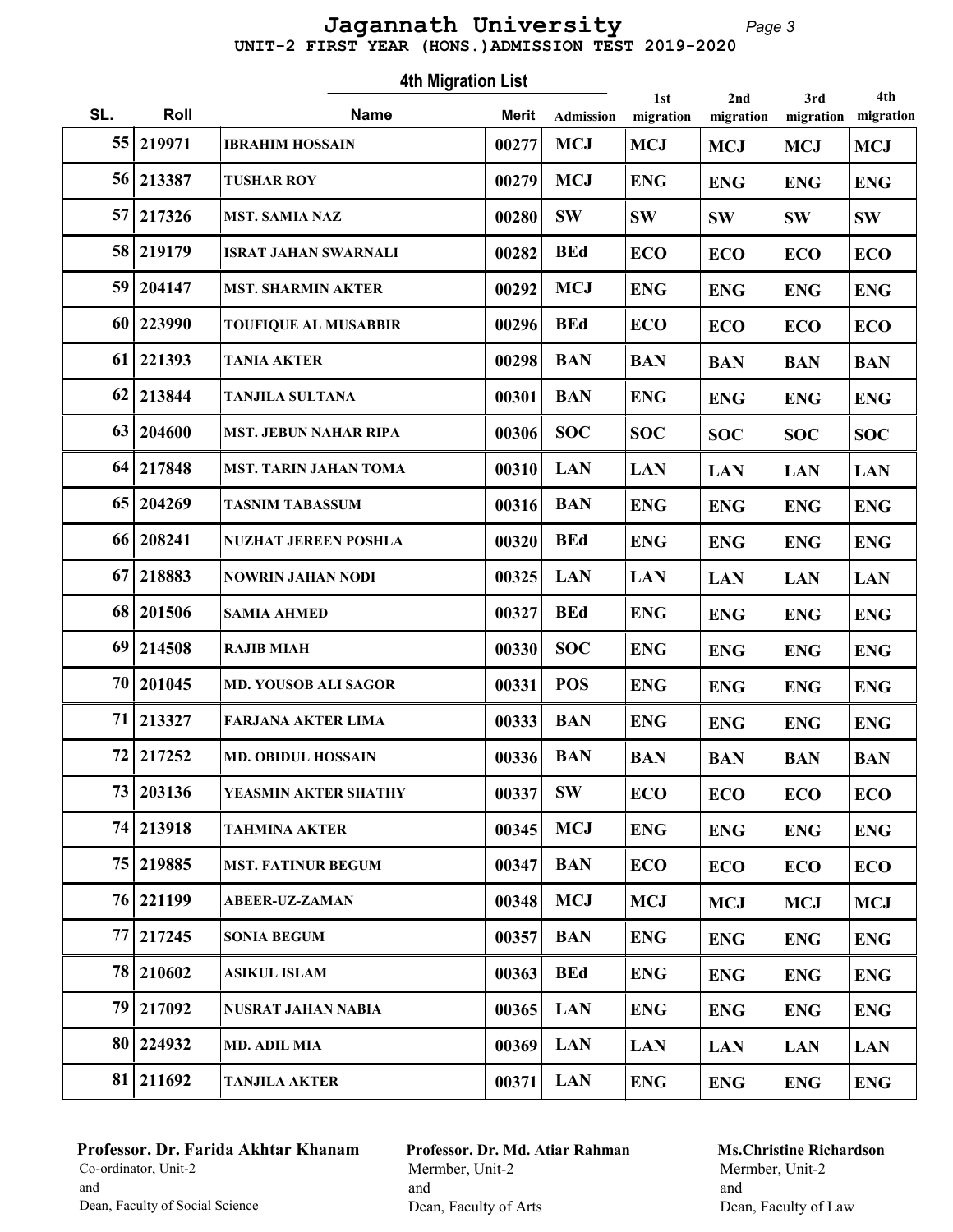#### Page 4 UNIT-2 FIRST YEAR (HONS.)ADMISSION TEST 2019-2020 Jagannath University

Roll Mame Marit 1st SL. Roll **Name** Merit Admission migration 4th Migration List Admission 2nd migration 3rd migration 4th migration  $82 | 205806$  RITU AKTER  $|00373 |$  SOC  $|$  ENG  $|$  ENG  $|$  ENG  $|$  ENG  $83|203707|$  MD. NUR NOBI ISLAM  $|00374|$  BAN  $|ENG|$  ENG  $|ENG|$  ENG 84 222594 TANZINA AKTER  $|00377|$  BAN  $|ECO|$   $|ECO|$   $|ECO|$  85 204279 PURNIMA RANI DAS 00379 LAN MCJ LAN LAN LAN  $86|205819$  SHOVO KUMAR 00382 BAN ENG ENG ENG BANG BANG BANG ENG 87 206361 SANJIDA | 00383 BEd | BEd | BEd | BEd | BEd 88 203893 BRISHTI RANI DAS 00395 SW ENG ENG ENG ENG 89 203771 ANJUMAN AKTER SUMAIYA | 00398 | IML | ENG | ENG | ENG | ENG | ENG  $90|200667$  MILI AKTER 00408 BAN ENG ENG ENG ENG 91 202551 ERIN AZIZ ROSE 00410 IML ECO ECO ECO ECO 92 209346 MARIA HAQUE  $|00412|$  MCJ  $|ECO|$   $|ECO|$   $|ECO|$ 93 200132 MST. EARUN NESA  $|00416|$  SOC  $|LM$  LAN LAN LAN LAN 94 201258 MUHAMMAD MAHMUDUL HOQUE 00418 HIS BAN BAN BAN BAN 95 215560 MST. HASNA HANA CHAITY | 00424 HIS POS POS POS POS POS 96 216610 | MD. KAMRUL HASSAN | 00425 | SOC | ENG | ENG | ENG | ENG | ENG 97 221712 JANNATULFERDOS 00427 MCJ ENG ENG ENG ENG 98 223560 NAHID SULTANA BABLEE 00429 MCJ ENG ENG ENG ENG 99 217774 NUSABA TANHA 00431 PAd MCJ PAd PAd PAd 100 218972 TASLIMA AKTER  $|00432|$  SW  $|ECO|$   $|ECO|$   $|ECO|$ 101 220087 | MOHAMMED JAHIDUL ISLAM | 00435 | IS | BAN | BAN | BAN | BAN | BAN 102 204243 | MD.IBRAHIM KHALIL | 00444 | IML | ENG | ENG | ENG | ENG | ENG 103 220445 ATIA HUMAYRA HASNAT SUHA  $\parallel$  00445 SW ECO ECO ECO ECO SUB 104 203539 MD. MEHEDI HASAN. 100446 MCJ ENG ENG ENG ENG 105 | 205468 | MIZANUR RAHMAN | 00449 | MCJ | MCJ | MCJ | MCJ | MCJ | MCJ 106 208342 SHAHARIAR JUNAYED 00450 H ECO ECO ECO ECO 107 202228 MUSAROF HOSSAIN 00454 MCJ ENG ENG ENG ENG 108 203448 MINARA AKTER  $|00455|$  IH  $|ECO$   $|ECO$   $|ECO$   $|ECO$ 

#### Professor. Dr. Farida Akhtar Khanam Co-ordinator, Unit-2 and Dean, Faculty of Social Science

Professor. Dr. Md. Atiar Rahman Mermber, Unit-2 and Dean, Faculty of Arts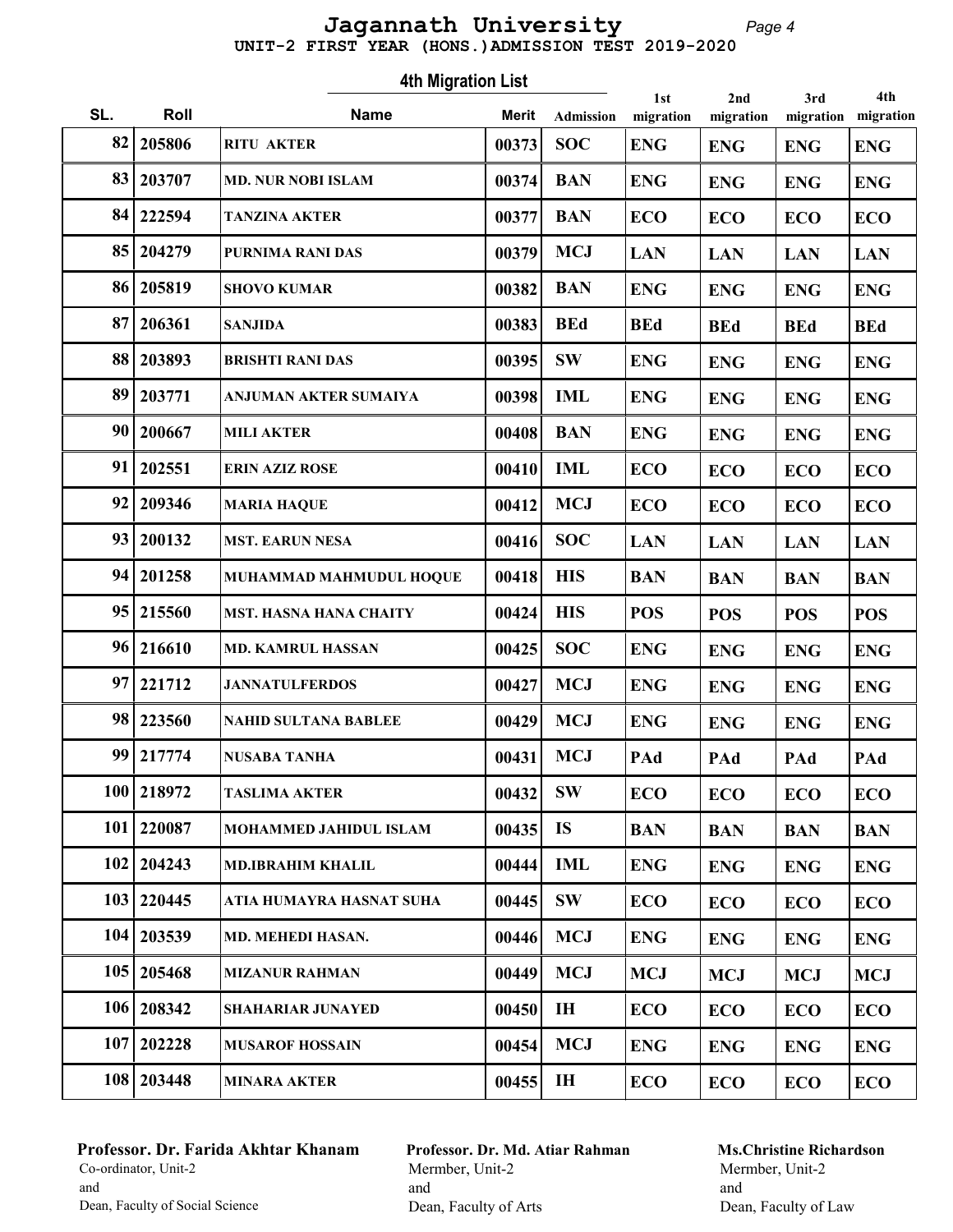#### Page 5 UNIT-2 FIRST YEAR (HONS.)ADMISSION TEST 2019-2020 Jagannath University

Roll Mame Marit 1st SL. Roll **Name** Merit Admission migration 4th Migration List Admission 2nd migration 3rd migration 4th migration 109 204413 MOUMITA BALA 00456 SOC SOC SOC SOC SOC SOC 110 208832 SHARMIN AKTER  $|00458|$  SW  $|$  ENG  $|$  ENG  $|$  ENG  $|$  ENG 111 218962 ABU SAYEED  $|00459|$  SOC  $|ECO|$   $|ECO|$   $|ECO|$   $|ECO|$ 112 219703 RESMA KHATUN  $|00461|$  SOC  $|ECO|$  ENG  $|EAG|$  ENG 113 201983 TAHSINA NAYMA KHAN 00465 LAN IML LAN LAN LAN 114 216595 | KARINA DATTA TRINA | 00467 | HIS | MCJ | MCJ | MCJ | MCJ | MCJ 115 204564 NIPA KHATUN  $|00469|$  IH  $|ECO|$  ENG  $|ENG|$  ENG 116 223659 SHEIKH TAHOMIDUR RAHMAN 00470 HIS MCJ MCJ MCJ MCJ MCJ 117 203361 RASHEDUL HASAN 00475 SOC SOC SOC SOC SOC SOC 118 200603 SABBIR AHMED  $|00476|$  SOC  $|ECO|$  ECO  $|ECO|$  ECO 119 218130 POPY AKTER 00477 POS IH POS POS POS 120 213800 MASUMA ZAMAN 00486 SOC POS POS POS POS 121 219812 MD. FAISAL AZIZ  $|00492|$  SOC  $|ECO|$   $|ECO|$   $|ECO|$   $|ECO|$ 122 224776 SUMAIYA SULTANA HASI  $|00494|$  SOC  $|ECO|$   $|ECO|$   $|ECO|$  $123 | 201337$  MIM AKTER  $|00495 | S W | BAN | BAN | BAN | BAN$ 124 | 223742 | SIDRATUL MUNTAHER TANHA | 00496 | IS | IS | IS | IS | IS 125 217898 MENTAHUM JANNAT  $|00497|$  IML  $|ECO|$   $|ECO|$   $|ECO|$  $126|218771$  JOSIM MIA  $|00498|$  SW  $|BAN$  BAN BAN BAN BAN 127 214239 YAUSUB ALI 00512 PAd IS PAd PAd PAd 128 221191 JANNATUL MAWYA METU 00516 ECO SW ECO ECO ECO 129 221439 MD. NAHID HASSAN  $|00517|$  IS  $|SOC|$   $SOC$   $|SOC|$ 130 205688 FARHANA AKTER CHITRA | 00521 SW | MCJ | MCJ | MCJ | MCJ | MCJ 131 | 209975 | MAHAMUDUL AMIN TONY | 00522 | HIS | MCJ | MCJ | MCJ | MCJ | MCJ 132 222479 | MISKATH CHOWDHURY | 00525 | SW SW SW SW SW SW 133 203346 | MOST. MORIOM MITU | 00526 | IH | PAd | PAd | PAd | PAd 134 213694 MD. ABDULLAH AL MAMUN  $|00527|$  SW  $|POS|$  POS  $|POS|$  POS 135 205704 MD. SAHAF IMTIAZ LABIB  $|00528|$  SW  $|ECO|$   $|ECO|$   $|ECO|$ 

#### Professor. Dr. Farida Akhtar Khanam Co-ordinator, Unit-2 and Dean, Faculty of Social Science

Professor. Dr. Md. Atiar Rahman Mermber, Unit-2 and Dean, Faculty of Arts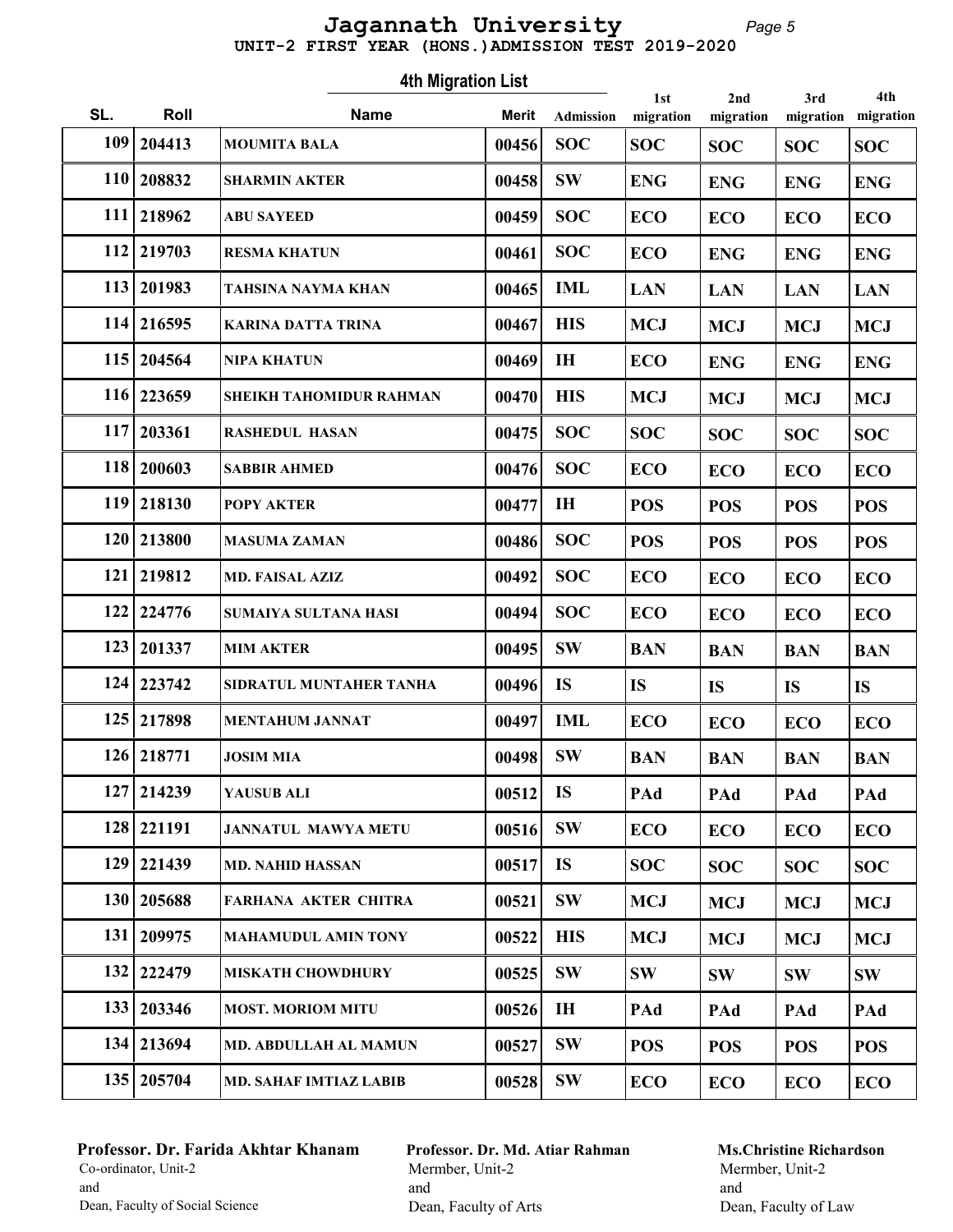#### Page 6 UNIT-2 FIRST YEAR (HONS.)ADMISSION TEST 2019-2020 Jagannath University

Roll Mame Marit 1st SL. Roll **Name** Merit Admission migration 4th Migration List Admission 2nd migration 3rd migration 4th migration 136 220802 | IQBAL MAHAMUD RANA  $|00529|$  SW  $|ECO$   $|ECO$   $|ECO$   $|ECO$ 137 205921 ASHFIA SULTANA LISA  $|00531|$  PHI  $|ECO|$   $|ECO|$   $|ECO|$   $|ECO|$ 138 202992 TANJINA SULTANA 00532 HIS LAN LAN LAN LAN 139 219066 MST. SURAYA FARDOUS  $|00534|$  SW  $|ECO|$   $|ECO|$   $|ECO|$ 140 219895 KIRON SHARMA EMOUN 00535 ANP BAN BAN BAN BAN 141 | 219111 | MD. ARIFUZZAMAN | 00536 | SW | PAd | PAd | PAd | PAd 142 224109 SHUVO MIA 00538 PAd HIS PAd PAd PAd 143 220199 TANVIR HASAN  $|00540|$  PHI  $|POS$   $|POS$   $|POS$   $|POS$  144 214864 SMRITI KHATUN 00541 ECO SW ECO ECO ECO 145 224305 MISS. ERANY KHATUN 00542 SW PAd PAd PAd PAd 146 201394 TAMANNA AKHTER RUPA 00543 MCJ IH MCJ MCJ MCJ 147 205345 RONY RANI ROY  $\vert$  00546 HIS HIS HIS HIS HIS 148 202632 HRIDOY MIA  $|00547|$  SW PAd ECO ECO ECO 149 209108 FARIA AFRIN NISHAT | 00549 SW SW ECO ECO ECO 150 201860 MAHBUBA MUNNI  $|00550|$  ANP  $|MCJ|$  ECO  $|ECO|$  ECO 151 221078 TANHA MAHJABEEN EPU | 00556 ANP | BAN | BAN | BAN | BAN 152 203319 MD. OBAYDUL ISLAM 00559 HIS POS POS POS POS 153 213962 |IRFAN AHMED | 00564 | HIS | PAd | PAd | PAd | PAd 154 220333 SHOWRAV SUTRADHAR 100566 HIS MCJ MCJ ECO ECO 155 212816 NAILA TAHSIN TAMANNA 00568 IS IS IS IS IS 156 221247 | KHADIJATUL KUBRA | 00571 | SW | POS | POS | POS | POS 157 222329 ISRAT TANIA TABASUM 00572 IH PAd PAd PAd PAd 158 208341 MS. MUNIA BOKUL  $|00575|$  SW  $|POS|$  POS  $|POS|$  ECO 159 210167 JABIN TASMIN 00576 SW SOC SOC SOC SOC 160 204830 BIPLOB DEBNATH 00581 HIS POS POS POS ECO 161 214657 | MD. JAHIRUL ISLAM(NURUL AMIN) | 00583 | H | MCJ | MCJ | MCJ | MCJ | MCJ | MCJ | MCJ | MCJ | MCJ | MCJ | MCJ | MCJ | MCJ | MCJ | MCJ | MCJ | MCJ | MCJ | MCJ | MCJ | MCJ | MCJ | MCJ | MCJ | MCJ | MCJ | MCJ | MC 162 211685 MD. UZZAL SARKER 100584 HIS POS POS POS POS

## Professor. Dr. Farida Akhtar Khanam Co-ordinator, Unit-2 and Dean, Faculty of Social Science

Professor. Dr. Md. Atiar Rahman Mermber, Unit-2 and Dean, Faculty of Arts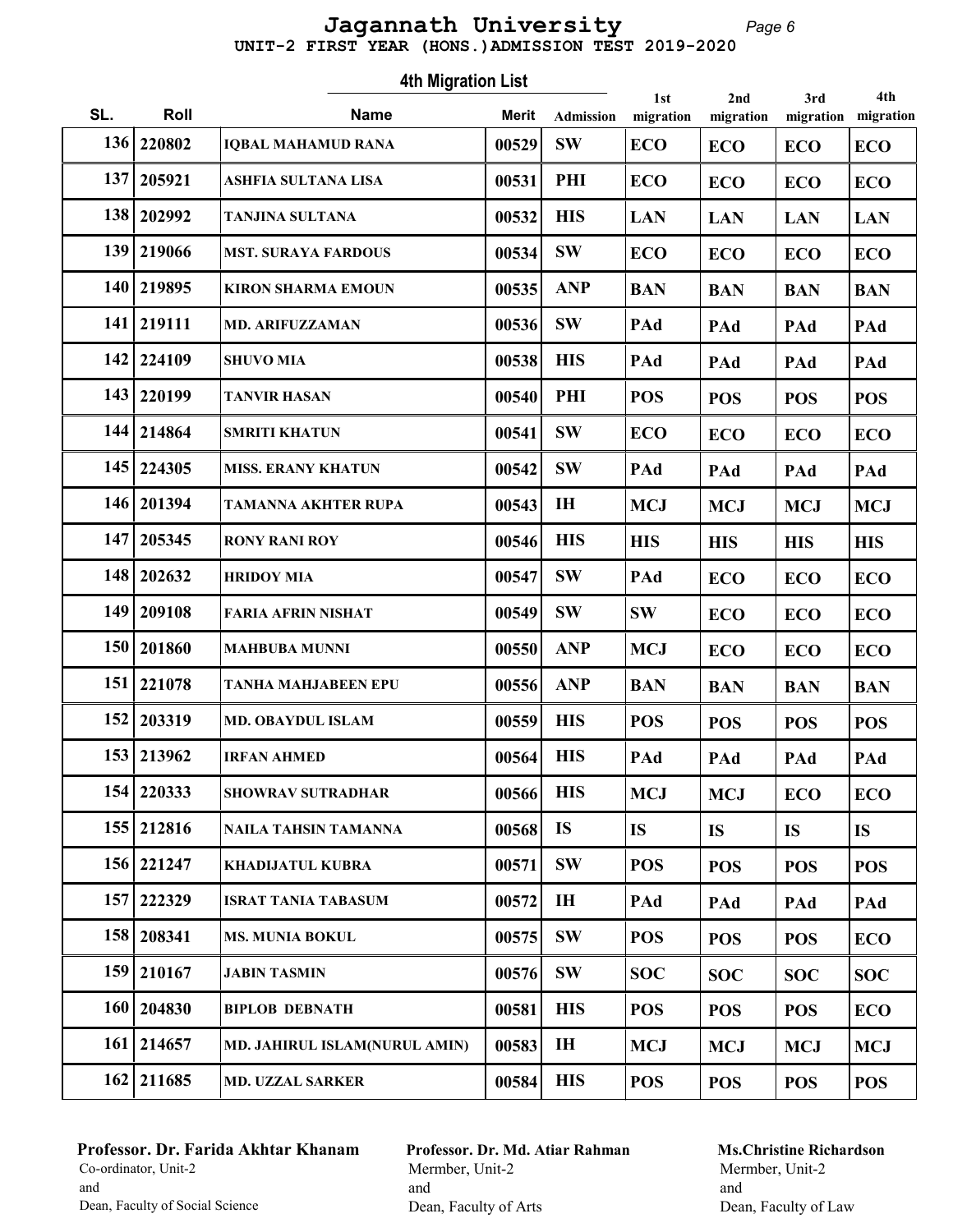#### Page 7 UNIT-2 FIRST YEAR (HONS.)ADMISSION TEST 2019-2020 Jagannath University

Roll Mame Marit 1st SL. Roll **Name** Merit Admission migration 4th Migration List Admission 2nd migration 3rd migration 4th migration 163 | 200581 | HRIDAY HOSSAIN | 00585 | HIS | POS | POS | POS | POS 164 212708 | MD. ABDUR RAHMAN | 00587 | HIS | POS | POS | POS | POS 165 212658 MUSLIMA AKTER 00591 PAd SW PAd PAd PAd 166 200423 KAZI NOOR-E-ZANNAT 00592 SW LAN LAN LAN LAN 167 223253 TASMIA AKTER 00593 IML HIS IML IML IML 168 209696 SOHAN MOLLA 00595 HIS MCJ MCJ MCJ MCJ MCJ 169 204011 | MD. SAHEDUL ISLAM CHOWDHURY | 00596 | IH | PAd | PAd | PAd | PAd  $170 | 201573$  NADIA SULTANA 00597 SW MCJ MCJ MCJ MCJ MCJ 171 211237 FARJANA AKTER 00603 SW MCJ MCJ MCJ MCJ MCJ 172 217828 LABANNA AKTER 00610 PAd SW PAd PAd PAd 173 206303 MOST. MEHENAZ TABASSUM | 00611 | IH | BAN | BAN | BAN | BAN 174 218797 SAYMA AKTER 00612 POS IH POS POS POS 175 215241 SHEK MASUD PARVEZ 00614 PHI POS POS POS POS 176 215726 MD. MOSADDEKUR RAHMAN | 00623 | HIS | LAN | LAN | LAN | LAN | LAN 177 221311 | MST. SHORNA KHATUN | 00630 | HIS | POS | POS | POS | POS 178 214872 BINA AKTER MOYNA | 00633 | HIS | POS | POS | POS | POS 179 203088 MUIN SHEIKH 00635 HIS HIS HIS HIS HIS 180 203325 MST. JANNATUL FERDOUS 00640 IH POS POS POS POS 181 224894 MD. LIMON HASAN  $\vert$  00641 H  $\vert$  POS  $\vert$  POS  $\vert$  POS  $\vert$  POS 182 | 201434 | SUMAIYA SULTANA | 00642 PHI POS POS POS POS POS 183 221406 ATKIA FARIHA ZIHAN 00644 PAd IH PAd PAd PAd 184 201753 RUPA AKTER 00648 PAd HIS PAd PAd PAd 185 215479 MASUDUR RAHMAN  $|00652|$  HIS  $|POS|$  POS  $|POS|$  POS 186 221167 | MST. ISRATZAN AFROZA | 00654 | IH | IH | IH | IH | IH 187 219884 | ANITA KHATUN | 00661 | HIS | BEd | BEd | BEd | BEd | BEd 188 216856 UMMAY RAHNUMA 100662 ANP MCJ MCJ MCJ MCJ MCJ 189 220019 MST.MITU | 00665 HIS POS POS POS POS

## Professor. Dr. Farida Akhtar Khanam Co-ordinator, Unit-2 and Dean, Faculty of Social Science

Professor. Dr. Md. Atiar Rahman Mermber, Unit-2 and Dean, Faculty of Arts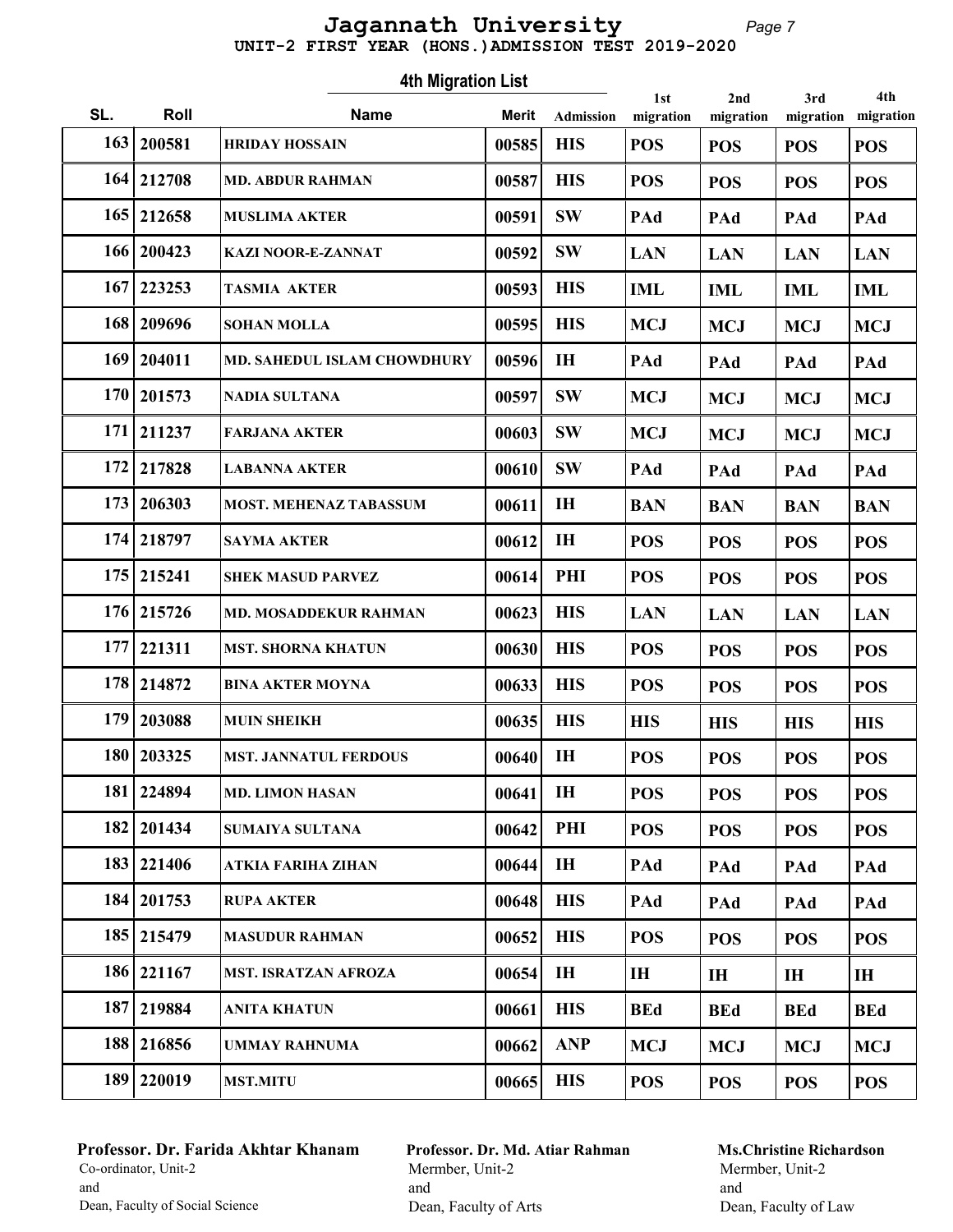#### Page 8 UNIT-2 FIRST YEAR (HONS.)ADMISSION TEST 2019-2020 Jagannath University

Roll Mame Marit 1st SL. Roll **Name** Merit Admission migration 4th Migration List Admission 2nd migration 3rd migration 4th migration 190 216155 EREEN JAHAN JHILIK | 00667 HIS | BAN | BAN | BAN | BAN 191 | 209588 | MD. ANAMUL HAQUE  $|00668|$  PHI  $|POS|$  POS  $|POS|$  POS  $|POS|$ 192 218502 SUMAIYA TABASSUM 100670 ANP SOC SOC SOC SOC 193 210487 NAZMA CHOWDHURY 00671 IH BAN BAN BAN BAN  $194|218362$  MD. ARIF HOSSAIN 00672 IH MCJ MCJ MCJ MCJ MCJ 195 211712 TASMIA TAWAZ 00674 ANP BEd BEd BEd BEd 196 220141 | MD JAHID HASSAIN | 00679 | H | MCJ | MCJ | MCJ | MCJ | MCJ 197 211277 FARZANA YESMIN BETHY 00681 PAd PHI PAd PAd PAd  $198|200026$  MD. SWAPON MIA 00682 PHI LAN LAN LAN LAN 199 203488 SHARABANU TUHURA | 00684 MCJ | MCJ | MCJ | MCJ | MCJ 200 211764 MST. MUKSEDA KHATUN 00690 IS LAN LAN LAN LAN 201 220734 AKRAM HOSSAIN 00693 IH POS POS POS POS 202 214790 FATEMA AKTER SATHI 00699 SOC PHI SOC SOC SOC 203 204525 NAJUYA BEGUM 00700 IH BAN BAN BAN BAN 204 | 219254 | MD. MURAD HASAN | 00701 | H | SOC | SOC | SOC | SOC | SOC 205 | 205656 | MD. ABDULLAH HASNAT RAFI | 00705 | ANP | POS | POS | POS | POS 206 205871 | MST. KANIZ FATIMA | 00707 | H | LAN | LAN | LAN | LAN 207 | 219973 | PRARTHI KETHRINA ROZARIO | 00708 | PHI | PHI | PHI | PHI | PHI | PHI 208 213339 ANEKA TABASUM OISHE 00716 IH LAN LAN LAN LAN 209 200914 TONIMA ISLAM 00717 IS MCJ MCJ MCJ MCJ MCJ 210 205269 SABIKUN NAHAR 00718 PHI MCJ MCJ MCJ MCJ MCJ 211 204351 AMRIN SULTANA MERINA 00721 IH IH IH IH IH 212 203367 ISHRAT JAHAN 00725 ANP PAd PAd PAd PAd 213 216633 SABIKUNNAHAR 00727 BEd ANP BEd BEd BEd 214 201079 SABRINA MEHNAZ 00730 POS IH POS POS POS 215 203795 MD. MASUDUR RAHMAN 00732 IH IH IH IH IH 216 212789 MD. MEHEDY HASAN MITHUN 00734 PHI PAd PAd PAd PAd

#### Professor. Dr. Farida Akhtar Khanam Co-ordinator, Unit-2 and Dean, Faculty of Social Science

Professor. Dr. Md. Atiar Rahman Mermber, Unit-2 and Dean, Faculty of Arts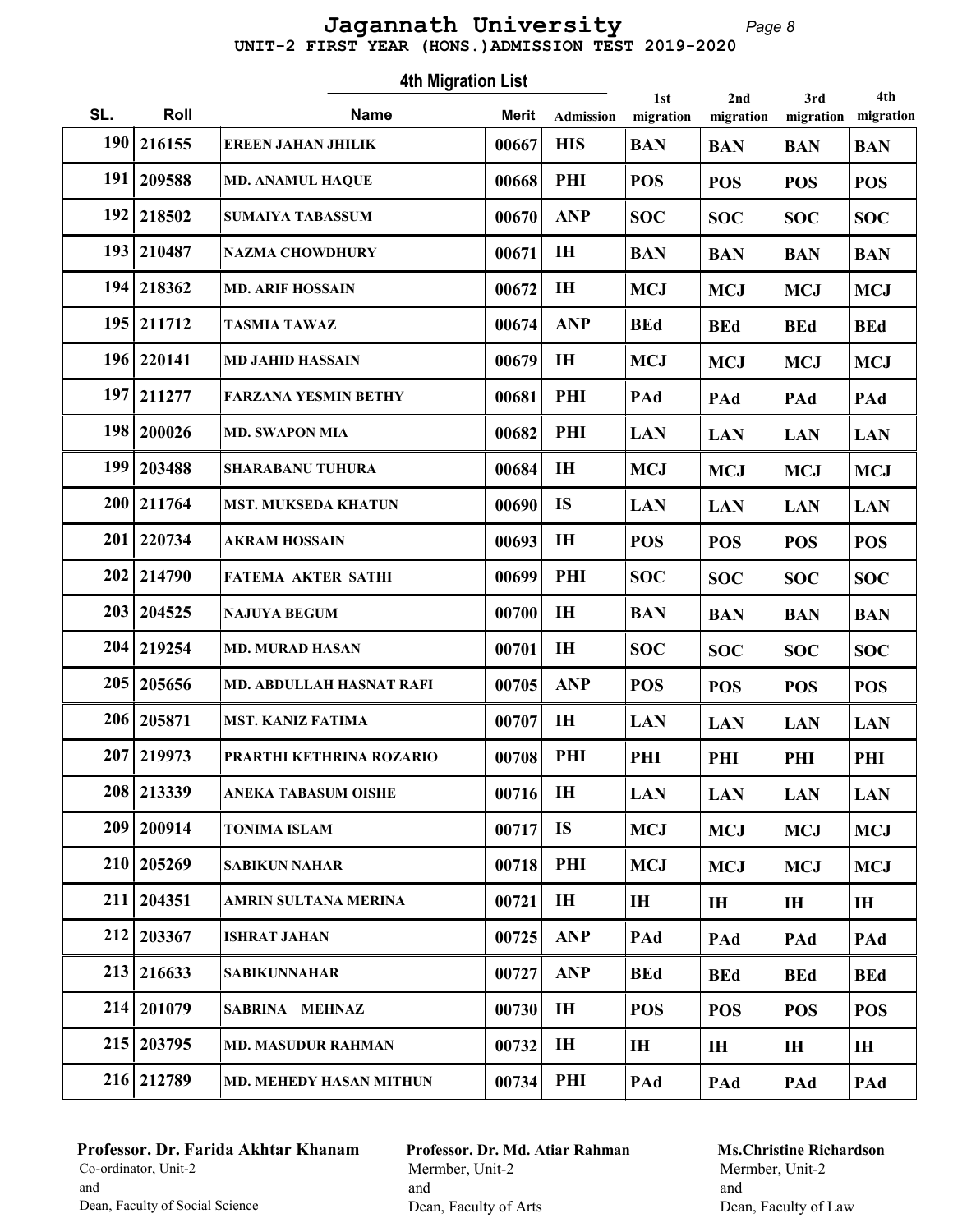#### Page 9 UNIT-2 FIRST YEAR (HONS.)ADMISSION TEST 2019-2020 Jagannath University

Roll Mame Marit 1st SL. Roll **Name** Merit Admission migration 4th Migration List Admission 2nd migration 3rd migration 4th migration 217 219839 MST. MARUFA AKTER MITU | 00738 | IH | LAN | LAN | LAN | LAN 218 218947 | NISHAT TABASSUM | 00741 | IH | BEd | BEd | BEd | BEd | BEd 219 220287 JEBA FARIHA 00742 IS IS IS IS IS 220 207046 H.M. ASIF RAHMAN 00744 IH LAN LAN LAN LAN 221 220165 TAMANNA AKTER 00745 HIS PHI HIS HIS HIS 222 211253 |MD. ARIFUZZAMAN BHUYAN | 00746 | IH | BAN | BAN | BAN | BAN 223 211055 AL-FAHIM AKOND 00747 POS IH POS POS POS 224 220007 ARIFUZZAMAN 00751 PAd ANP PAd PAd PAd 225 202996 MD. SHOWRAV ISLAM  $\vert$  00753 PHI LAN LAN LAN LAN LAN 226 217209 | MST. NUSRAT JAHAN | 00755 | PHI | PAd | PAd | PAd | PAd 227 | 200817 | MD. SHAHARIAR SHAKIB | 00757 | PHI | POS | POS | POS | POS | POS 228 223942 ESRAT JAHAN DESHA 00758 PAd PHI PAd PAd PAd 229 215502 SADIA RAHMAN SINTHI  $|00759|$  IH  $|BAN$  BAN BAN BAN 230 213812 MD. AHADUZZAMAN 00760 PHI PAd PAd PAd PAd 231 | 213213 | SHARMILA SARKER | 00765 | PHI | BAN | BAN | BAN | BAN 232 205855 SABEKUN MOSTAFA 100766 PHI MCJ MCJ MCJ MCJ MCJ 233 211343 NISHAN HOSSAIN 00767 IS SOC SOC SOC SOC 234 | 207501 | SUMAYA AKTER RESHMI | 00768 | PHI | BAN | BAN | BAN | BAN | BAN 235 221225 KHADIZA KHANOM AOPY  $|00770|$  ANP  $|BAN$  BAN BAN BAN 236 213695 MST FAJRIA OMAR 00771 ANP SOC SOC SOC SOC 237 215237 RIPA BANU. 00772 BAN ANP BAN BAN BAN 238 224046 MEHNAZ AFRIN MAZUMDER 00773 ANP PAd PAd PAd PAd 239 201042 MAZHARUL ISLAM 00774 PAd ANP PAd PAd PAd 240 215732 | MD. SHANEWAZ PAPPU | 00779 | ANP | MCJ | MCJ | MCJ | MCJ | MCJ 241 222788 NAJIFUR RAHMAN CHOWDHURY  $\vert$  00787 | IS  $\vert$  IS  $\vert$  IS  $\vert$  IS  $\vert$  IS  $\vert$  IS 242 218795 ANUP KABIRAJ 00789 BAN PHI BAN BAN BAN 243 | 215733 | SAKIB MOHAMMAD FATTAH | 00794 | PHI | SOC | SOC | SOC | SOC | SOC

#### Professor. Dr. Farida Akhtar Khanam Co-ordinator, Unit-2 and Dean, Faculty of Social Science

Professor. Dr. Md. Atiar Rahman Mermber, Unit-2 and Dean, Faculty of Arts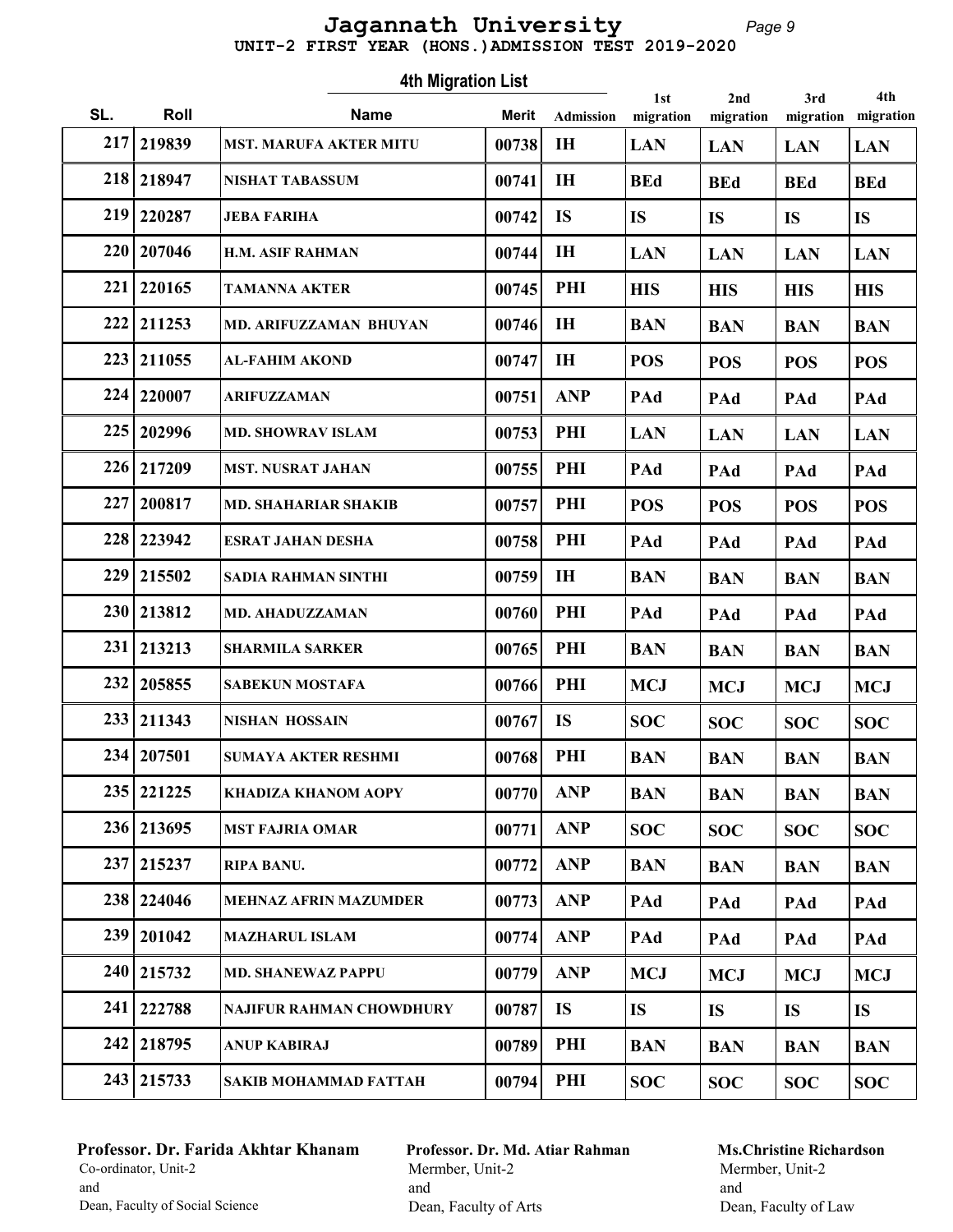#### Page 10 UNIT-2 FIRST YEAR (HONS.)ADMISSION TEST 2019-2020 Jagannath University

Roll Mame Marit 1st SL. Roll **Name** Merit Admission migration 4th Migration List Admission 2nd migration 3rd migration 4th migration 244 205145 BARSHA RANY SAHA 00795 PAd PHI PAd PAd PAd 245 224057 AYSHA JULKA RUBA  $\vert$  00797 IS BAN BAN BAN BAN 246 207087 AKHER ALI 00798 IS BAN BAN BAN BAN 247 200540 TASNIM AKTER TRISHA 00799 BAN IS BAN BAN BAN 248 214798 SOMA ROY | 00800 ANP | BEd | BEd | BEd | BEd 249 213832 | MST. AYESHA AKTER | 00801 | PHI | POS | POS | POS | POS 250 210379 SUMAIYA MANNAN MITHELA | 00803 | ANP | BAN | BAN | BAN | BAN | BAN 251 204689 AFRIN AKTER 00805 IML ANP IML IML IML 252 200562 MAKSUDA JAHAN  $|00806|$  IS  $|8W|$   $|8W|$   $|8W|$   $|8W|$  253 201310 SALMA AKTER 00807 PAd ANP PAd PAd PAd 254 205842 HARUN AR RASHID 00808 IS BAN BAN BAN BAN 255 211650 AMRAN HOSSEN 00809 ANP PAd PAd PAd PAd 256 214849 JESHIA AHMED 00811 ANP ANP ANP ANP ANP ANP 257 211091 SOMAIYA AKTER RONA 00813 PAd ANP PAd PAd PAd 258 222618 MD. LIMON MIA 00818 IS BAN BAN BAN BAN BAN 259 203697 MD ARIF 00819 BAN IS BAN BAN BAN 260 209621 | MD. MEHEDI HASAN | 00820 | IS | POS | POS | POS | POS 261 213080 TAMA RANI ROY 00821 IS BAN BAN BAN BAN 262 213362 MAHEMA NUSRAT OINTIKA | 00822 IS | BAN | BAN | BAN | BAN 263 221743 SHAMIA ALAM MAZUMDER | 00823 IS | SOC | SOC | SOC | SOC 264 215295 MD. PARVEZ HASAN 00824 IS PAd PAd PAd PAd 265 201276 MST. SUROVY KHANOM RINKY  $\vert$  00825 IS LAN LAN LAN LAN LAN 266 215654 RIFAT HOSEN 00826 IS BEd BEd BEd BEd 267 224280 EMRAN TALIKDER | 00827 IS | BEd | BEd | BEd | BEd 268 200381 SHATHI RANI ROY 00828 IS BAN BAN BAN BAN 269 202151 ARAFAT IMAM 00831 IS PAd PAd PAd PAd 270 210259 TONIMA BINTAY SAIF 00837 PAd IS PAd PAd PAd

## Professor. Dr. Farida Akhtar Khanam Co-ordinator, Unit-2 and Dean, Faculty of Social Science

Professor. Dr. Md. Atiar Rahman Mermber, Unit-2 and Dean, Faculty of Arts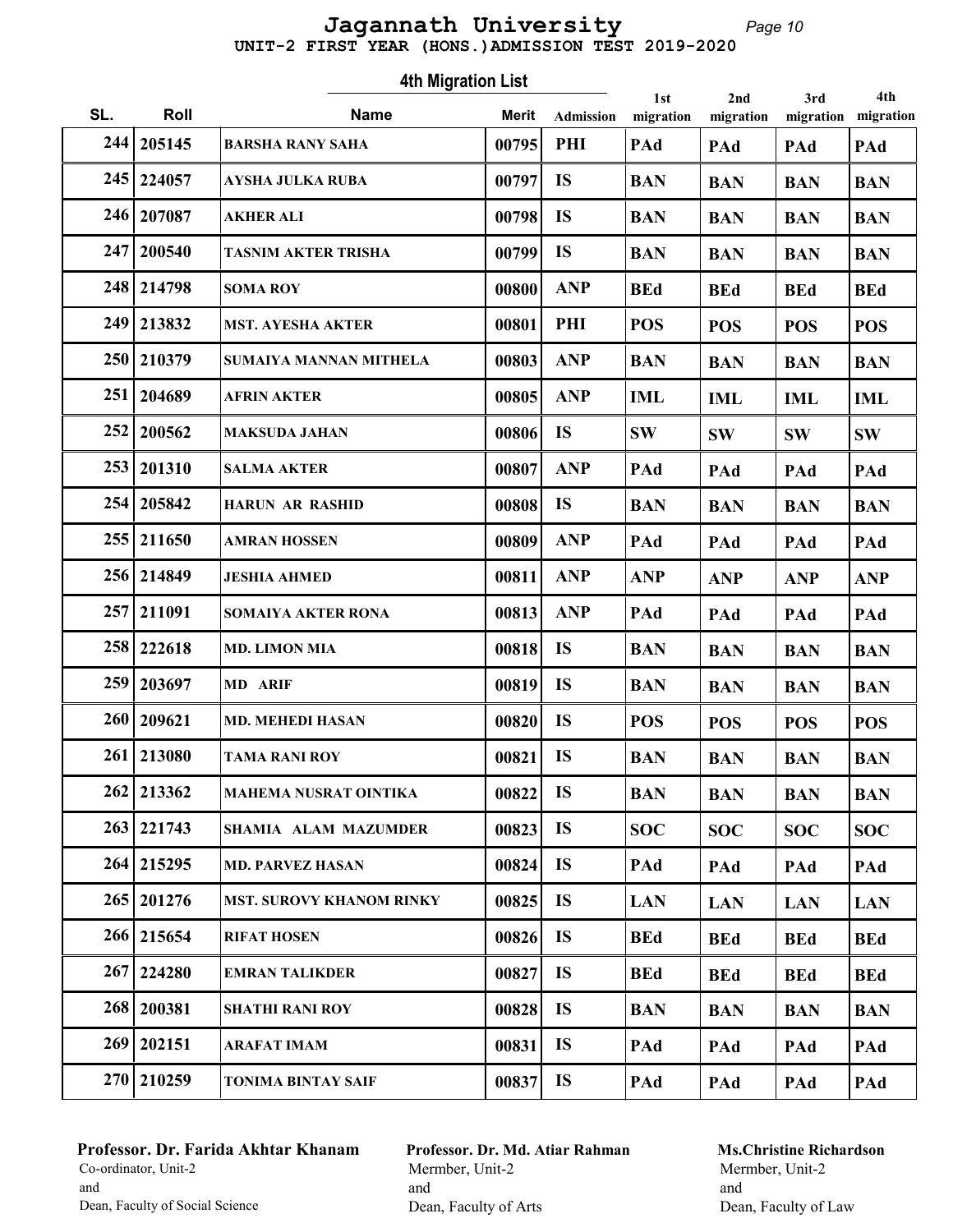#### Page 11 UNIT-2 FIRST YEAR (HONS.)ADMISSION TEST 2019-2020 Jagannath University

Roll Mame Marit 1st SL. Roll **Name** Merit Admission migration 4th Migration List Admission 2nd migration 3rd migration 4th migration 271 215885 MD. SABBIR AHMAD 00839 IS BAN BAN BAN BAN 272 224481 | AMENA AMIR MIMI | 00844 | IS | POS | POS | POS | POS 273 204049 MD. SHAHIN  $|00845|$  IS  $|BAN$  BAN BAN BAN BAN 274 218698 MST.FARIYA YESMIN | 00847 IS | BEd | BEd | BEd | BEd 275 220399 | MD. SHAMIM UDDIN | 00851 | BEd | BEd | BEd | BEd | BEd 276 215881 MD. SUMON MIA  $|00854|$  BAN BAN BAN BAN BAN 277 | 209834 | FARZANA LOKMAN | 00856 | POS | POS | POS | POS | POS 278 222283 MD. AMAN KHAN  $|00861|$  POS POS POS POS 279 213324 | MD. SHAFIUL ISLAM | 00863 | LAN LAN LAN LAN LAN 280 214114 MARZIA ISRAT 00866 BAN BAN BAN BAN 281 205106 MST SHAMMI AKTAR 00870 SOC SOC SOC SOC SOC 282 213054 AYESHA SIDDIKA 00881 PAd PAd PAd PAd 283 200978 REYA KHANOM 00882 POS POS POS POS 284 207509 SHAHANAJ AKTER 100884 POS POS POS POS 285 214787 NUSRAT EMI | 00885 SW SW SW SW SW 286 204307 MST. HALIMA KHATUN 00886 LAN LAN LAN LAN 287 209795 TANJILA AKTER | 00887 | POS | POS | POS | POS | POS 288 209855 MD. NAHID MIA 00888 LAN LAN LAN LAN LAN 289 203252 MD. MEHEDI HASAN 00890 SW SW SW SW 290 205672 AKLIMA JANNAT TUBA 00892 POS POS POS POS 291 217329 UTSAB CHOWDHURY 00894 LAN LAN LAN LAN 292 209964 NAHID TABASSUM 00896  $\vert$  SOC  $\vert$  SOC  $\vert$  SOC  $\vert$  SOC  $\vert$  SOC 293 | 203014 | LAMIA ISLAM SOWRNA | 00899 | PAd PAd PAd PAd PAd 294 204978 MD. MARUF HASSAN 00900 PAd PAd PAd PAd 295 214038 JANNATUN NAYEEM 00901 BAN BAN BAN BAN 296 221533 ABDULLAH AL SAYED 00906 POS POS POS POS 297 219418 ASHIKUR RAHMAN 00911 MCJ POS POS POS

## Professor. Dr. Farida Akhtar Khanam Co-ordinator, Unit-2 and Dean, Faculty of Social Science

Professor. Dr. Md. Atiar Rahman Mermber, Unit-2 and Dean, Faculty of Arts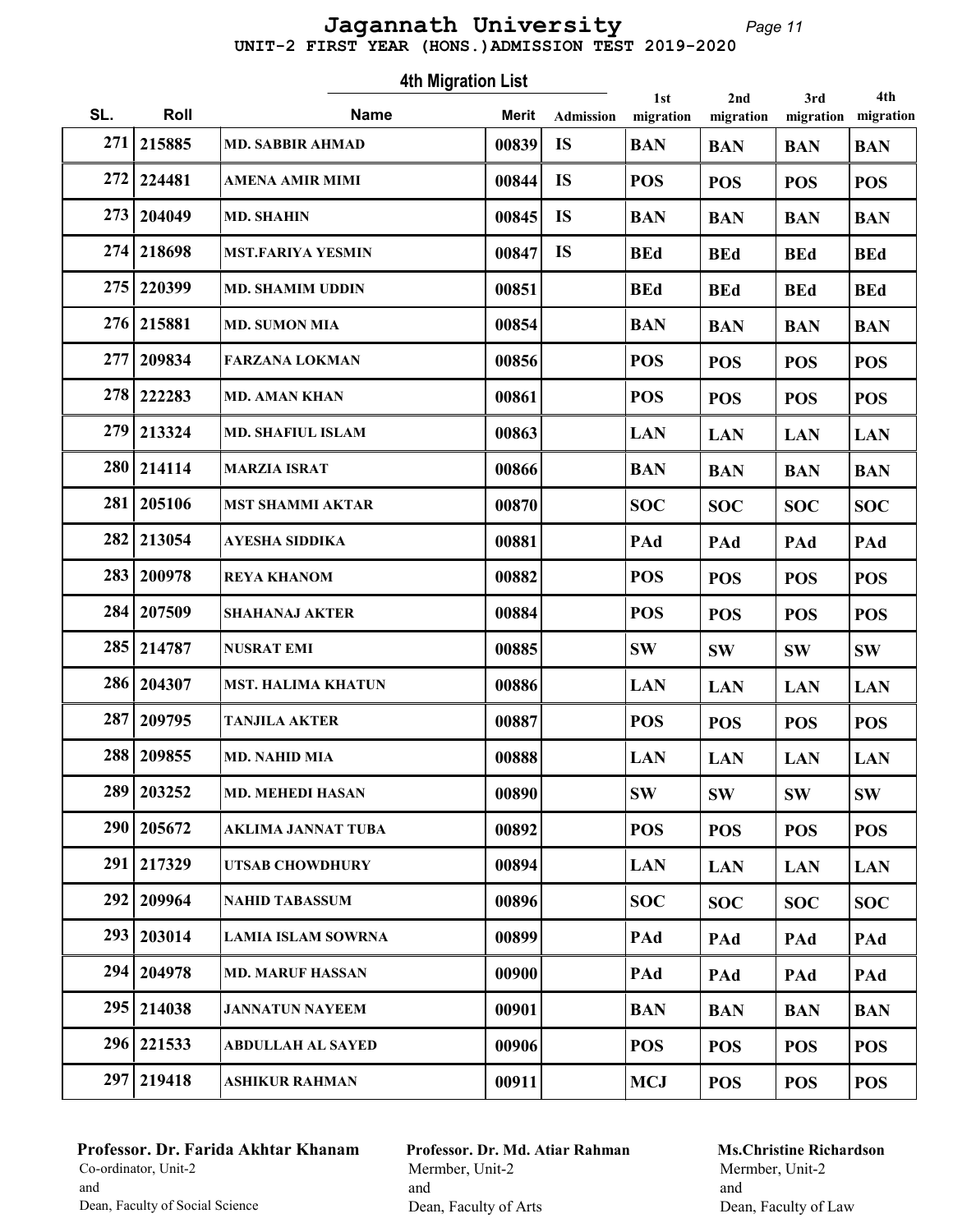#### Page 12 UNIT-2 FIRST YEAR (HONS.)ADMISSION TEST 2019-2020 Jagannath University

Roll Mame Marit 1st SL. Roll **Name** Merit Admission migration 4th Migration List Admission 2nd migration 3rd migration 4th migration 298 210105 SAMIUL ALIM 00912 LAN LAN LAN LAN 299 214873 | MD.SOBUJ SIKDER | 00913 | BAN BAN BAN BAN BAN 300 212561 ATIA FAIRUZ AUISHE 00918 BEd BEd BEd BEd 301 213933 SUMAIYA AKTER MOON 00922 BAN BAN BAN BAN 302 213590 MD. RUHUL AMIN 00923 BAN BAN BAN BAN 303 | 221923 | ZANNATUL FERDAUS BINTY | 00925 | MCJ | MCJ | MCJ | MCJ | MCJ 304 223725 SUMAYA JAHAN 00926 PHI PHI PHI PHI 305 205814 PAPIYA AKTER AFROSE  $|00927|$  SOC PAd PAd PAd  $306|215428$  ABDUL MOMIN 00928 BAN BAN BAN BAN BAN 307 218364 ISRAT JAHAN 00931 BEd PAd PAd PAd 308 215252 MOST. SUMAYA KHATUN 00932 BAN PAd PAd PAd  $309|201382$  MD. ARIF MIAH 00933 SOC SOC SOC SOC SOC 310 223546 MUSLIMAH KHATUN PANNA | 00935 | LAN LAN LAN LAN 311 213451 MD. TARIQUL ISLAM RONY 00941 IML IML IML IML 312 217867 JHARNA AKTER 00944 SW POS POS POS 313 | 200643 | ZAKIA SULTANA PRAVA | 00949 | HIS | PAd | PAd | PAd  $314 | 200014$  MD. SAJIB MIA 00950 MCJ MCJ MCJ MCJ MCJ 315 203540 MESBAHUL KARIM | 00951 | HIS | POS | POS | POS 316 216686 NAJMUNNAHAR METY 100952 SOC PAd PAd PAd  $317|214125$  FARJANA 00953 MCJ MCJ MCJ MCJ MCJ 318 222007 RAYCHA JAHAN MRITTIKA 00954 MCJ PAd PAd PAd  $319|205631$  MAHMUDUL HASAN MILLAT  $|00957|$  MCJ MCJ MCJ MCJ MCJ 320 | 222530 | DIPA RANI DEB NATH | 00958 | SOC | SOC | SOC | SOC | SOC | SOC 321 209196 ZUBAYER HOSSAIN 00962 IML IML IML IML 322 | 200935 | NAWSHIN JAHAN OPY | 00965 | MCJ | MCJ | MCJ | MCJ | MCJ | MCJ 323 213813 MARZIA BEGUM JOLI 100966 LAN LAN LAN LAN 324 221515 MARIA ISRAT PRITY 00968 PHI PHI PHI PHI

## Professor. Dr. Farida Akhtar Khanam Co-ordinator, Unit-2 and Dean, Faculty of Social Science

Professor. Dr. Md. Atiar Rahman Mermber, Unit-2 and Dean, Faculty of Arts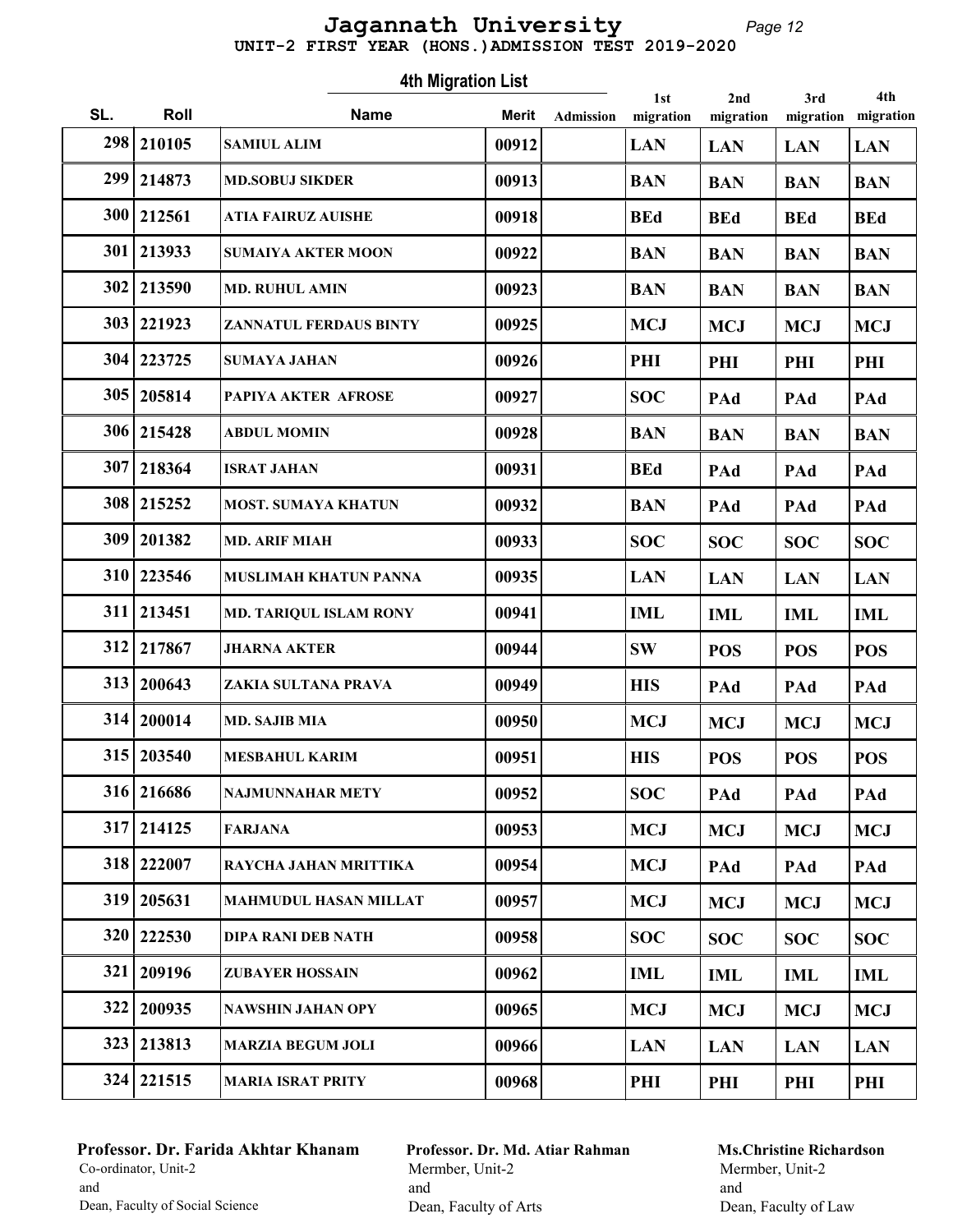#### Page 13 UNIT-2 FIRST YEAR (HONS.)ADMISSION TEST 2019-2020 Jagannath University

Roll Mame Marit 1st SL. Roll **Name** Merit Admission migration 4th Migration List Admission 2nd migration 3rd migration 4th migration 325 | 201123 | ANISUR RAHMAN | 00969 | MCJ | MCJ | MCJ | MCJ | MCJ | MCJ 326 222578 ISMILE ABDUL MONAF 100971 MCJ MCJ MCJ MCJ MCJ  $327|211811$  NASRIN SULTANA  $|00973|$  MCJ POS POS POS 328 209816 ALIFA JANNATH MIM  $|00975|$   $|SOC|$   $|POS|$   $|POS|$   $|POS|$ 329 221184 SHANTA KHATUN 00978  $\vert$  SOC  $\vert$  SOC  $\vert$  SOC  $\vert$  SOC  $\vert$  SOC 330 203937 | MD. FAZLE RABBI RION | 00983 | MCJ | MCJ | MCJ | MCJ | MCJ 331 223052 ESRAT SARKER LABANYA | 00985 HIS BAN BAN BAN 332 214052 FARHANA BINTA SOHID 00994 SW POS POS POS  $333 | 214606$  MOST. RUPA 00995 MCJ MCJ MCJ MCJ MCJ 334 223936 MST. AZMIRA KHATUN AKHI | 00999 SW SW SW SW SW  $335|216173$  |IMAM HASAN 01001 | LAN |LAN |LAN |LAN |LAN 336 213313 TANBEER AHAMMAD 01012 BEd BEd BEd BEd BEd 337 205640 MD. ABDULLAH AL JUBAYER 01013 IS IS IS 338 | 201319 | MD. SHAMS HASAN SAZID | 01019 | SW | SW | SW | SW 339 214287 TAMANNA ISLAM 01020  $\vert$  SOC  $\vert$  SOC  $\vert$  SOC  $\vert$  SOC  $\vert$  SOC  $340\,$  207341 HALIMA BEGUM 01024 SW BAN BAN BAN 341 | 217811 | MST. SABIRA MONY | 01025 | SOC | SOC | SOC | SOC | SOC | SOC | SOC | SOC | SOC | SOC | SOC | SOC | SOC | SOC | SOC | SOC | SOC | SOC | SOC | SOC | SOC | SOC | SOC | SOC | SOC | SOC | SOC | SOC | SOC | SOC | 342 216733 SOMPA PRAMANIK | 01026 SW SW SW SW SW 343 | 214193 | MD. PALASH HOSSAIN | 01029 | SOC | SOC | SOC | SOC | SOC 344 209884 TANIA NARGIS POPY 01030 IML IML IML IML 345 215997 | MOST. SHARMIN AKTER | 01031 | SOC | SOC | SOC | SOC | SOC 346 213978 MST. HEVA ANIKA | 01032 MCJ BAN BAN BAN  $347|202984$  MD.RAMJAN ISLAM 01033 IML LAN LAN LAN 348 216380 TANIMA AFRIN 01034 MCJ LAN LAN LAN 349 209862 MD. FAHIM MURSHED 01039 MCJ LAN LAN LAN  $350|205660$  MD. ABDULLAH 01041 MCJ MCJ MCJ MCJ MCJ 351 | 218931 | MD. KHAIRUL ISLAM | 01042 | MCJ | MCJ | MCJ | MCJ | MCJ | MCJ

## Professor. Dr. Farida Akhtar Khanam Co-ordinator, Unit-2 and Dean, Faculty of Social Science

Professor. Dr. Md. Atiar Rahman Mermber, Unit-2 and Dean, Faculty of Arts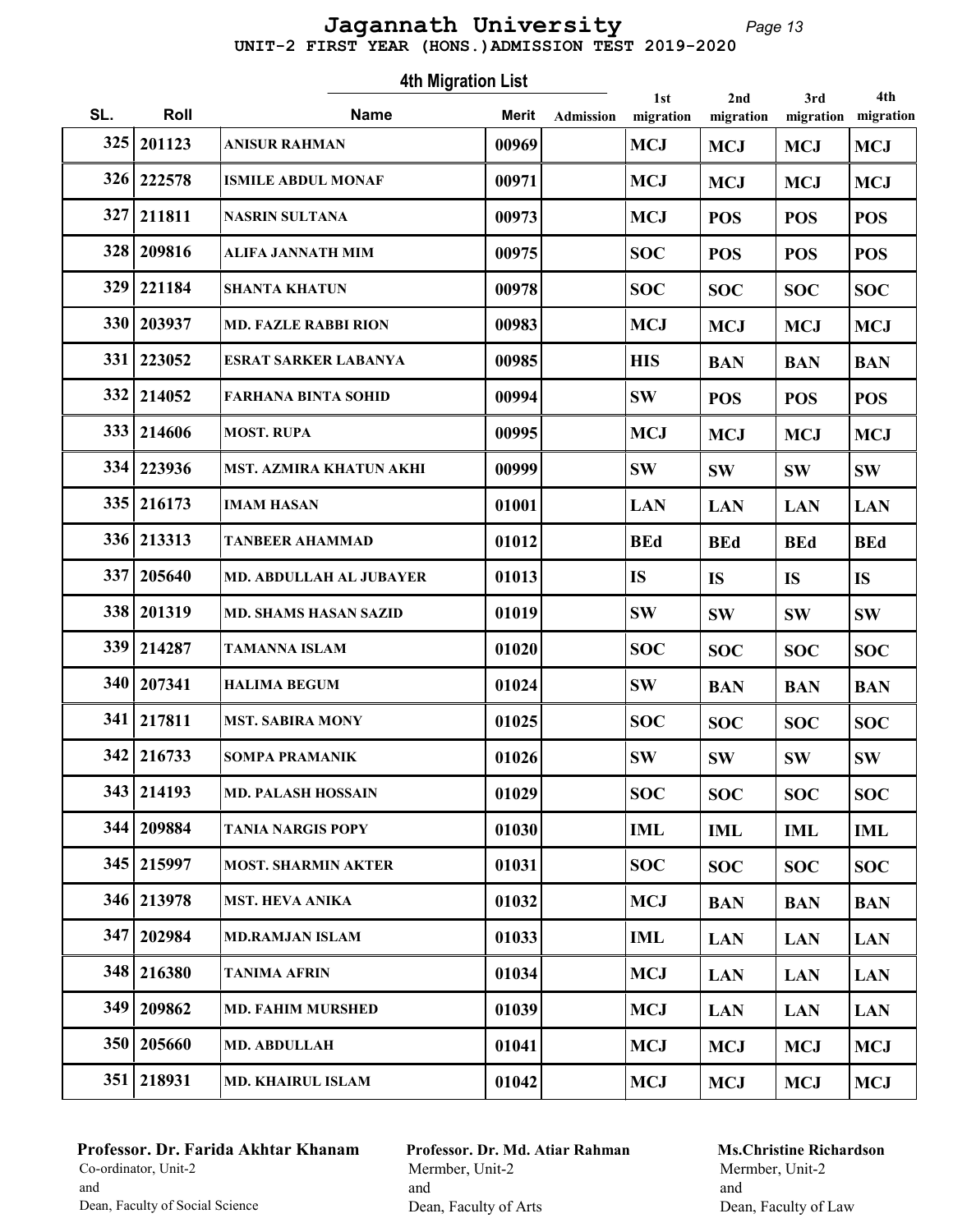#### Page 14 UNIT-2 FIRST YEAR (HONS.)ADMISSION TEST 2019-2020 Jagannath University

Roll Mame Marit 1st SL. Roll **Name** Merit Admission migration 4th Migration List Admission 2nd migration 3rd migration 4th migration 352 208482 MST.LATIFA KHATUN 01044 IH BAN BAN BAN 353 | 210455 | IFTEKHAR AHAMED | 01047 | BEd | BEd | BEd | BEd | BEd  $354 | 213347$  MST. TANIA PARVIN 01048 SOC LAN LAN LAN  $355|200860$  SOMA PAL 01049 HIS BAN BAN BAN 356 216093 POPY KHATUN 01052 HIS HIS HIS HIS 357 205307 KANIZ FATIMA LABONY 01055 BEd BEd BEd BEd 358 214931 |IRIN SULTANA | 01060 | HIS | BAN | BAN | BAN 359 217410 NOWSHIN NOWER USHA 01061 SOC LAN LAN LAN 360 213743 SIDRATUL MUNTAHA 101068 SOC SOC SOC SOC SOC 361 219723 JANNAT TASNIM | 01071 | SOC | POS | POS | POS 362 | 201924 | MUKTA AKTER RUMI | 01073 | IS | POS | POS | POS 363 | 207481 | JASHIA JAHAN LIYA | 01076 | SOC | LAN | LAN | LAN  $364 | 216486$  SITHI MUKHERJEE 01078  $|$  SOC  $|$  SOC  $|$  SOC  $|$  SOC 365 205199 FAISAL IQBAL | 01079 HIS | HIS | HIS | HIS 366 205684 TANJINA AKTER | 01081 | SW | SW | SW | SW | SW 367 | 211063 | NISHAT SHANGEDA | 01082 | ANP | MCJ | MCJ | MCJ | MCJ 368 224238 MST. ANIKA SHARMILA SOMA 01084 SW POS POS POS 369 219636 MST. FARZANA YEASMIN FARHA | 01085 | IML | IML | IML | IML | IML  $370|202125$  MD. RAKIB SARKAR 01086 HIS MCJ MCJ MCJ 371 216549 RUBIYAT SHARMIN TABASSUM | 01087 | HIS | LAN | LAN | LAN  $372 | 204613$  JUBAIR HOSSAIN 01088 SW MCJ MCJ MCJ 373 210401 AYASHA SULTANA 01089 PHI PHI PHI PHI 374 | 213294 | MAHBUBA AFRIN TITHI | 01091 | PHI | PHI | PHI | PHI | PHI 375 216409 TANAYA BISWAS 01092 PHI POS POS POS  $376|204130$  MD. AZIM UDDIN 01100 HIS MCJ MCJ MCJ MCJ  $377|209922$  MD. MISTER ALI 01107 HIS MCJ MCJ MCJ MCJ 378 216714 | MOSAMMAD AMANA AKTER TANIA | 01108 | SW | BEd | BEd | BEd | BE

## Professor. Dr. Farida Akhtar Khanam Co-ordinator, Unit-2 and Dean, Faculty of Social Science

Professor. Dr. Md. Atiar Rahman Mermber, Unit-2 and Dean, Faculty of Arts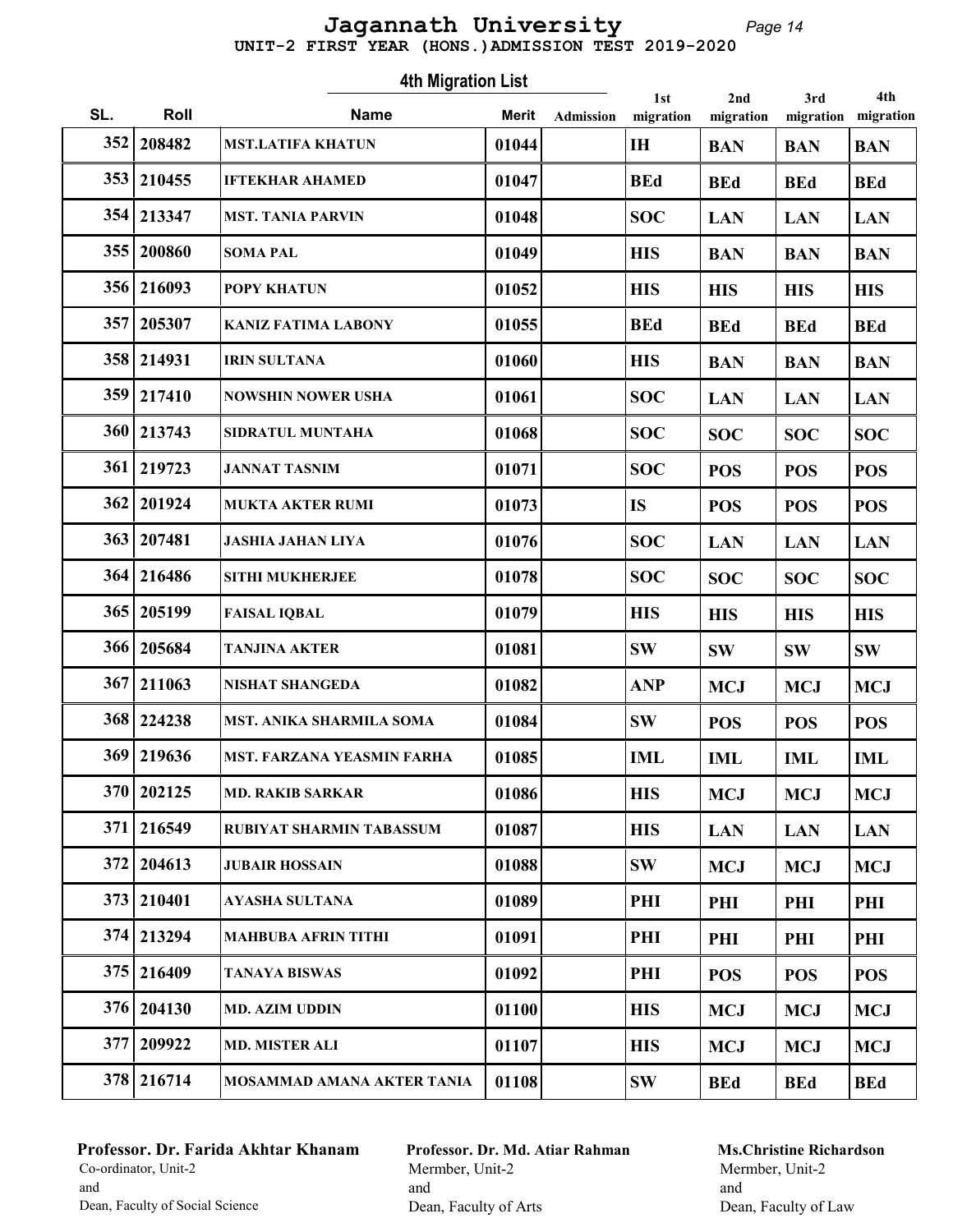#### Page 15 UNIT-2 FIRST YEAR (HONS.)ADMISSION TEST 2019-2020 Jagannath University

| <b>4th Migration List</b><br>1st<br>2nd<br>3rd |              |                                   |       |           |              |            |            |                  |
|------------------------------------------------|--------------|-----------------------------------|-------|-----------|--------------|------------|------------|------------------|
| SL.                                            | Roll         | <b>Name</b>                       | Merit | Admission | migration    | migration  | migration  | 4th<br>migration |
| 379                                            | 215260       | <b>SHUMAIYA AFRIN RINTI</b>       | 01109 |           | <b>IH</b>    | <b>BAN</b> | <b>BAN</b> | <b>BAN</b>       |
| 380                                            | 209091       | <b>FARJANA YEASMIN</b>            | 01111 |           | PHI          | <b>POS</b> | <b>POS</b> | <b>POS</b>       |
| 381                                            | 204624       | <b>MOHONA AKTER BADHON</b>        | 01112 |           | <b>HIS</b>   | <b>BAN</b> | <b>BAN</b> | <b>BAN</b>       |
| 382                                            | 212451       | <b>MD. WALID ISLAM</b>            | 01114 |           | <b>IML</b>   | <b>MCJ</b> | <b>MCJ</b> | <b>MCJ</b>       |
|                                                | 383 213939   | ANIKA SHAH SHATHI                 | 01115 |           | PHI          | PHI        | PHI        | PHI              |
|                                                | 384 223987   | <b>UMMAY JAKIA AFROSE</b>         | 01116 |           | <b>HIS</b>   | <b>BAN</b> | <b>BAN</b> | <b>BAN</b>       |
|                                                | 385   219468 | <b>MD. TARIKUL ISLAM</b>          | 01118 |           | PHI          | <b>BAN</b> | <b>BAN</b> | <b>BAN</b>       |
|                                                | 386 213239   | <b>AKIB JABED</b>                 | 01120 |           | PHI          | <b>BAN</b> | <b>BAN</b> | <b>POS</b>       |
| 387                                            | 200928       | <b>MOHONA TALUKDER MIM</b>        | 01122 |           | PHI          | PHI        | PHI        | <b>POS</b>       |
|                                                | 388 219290   | <b>SHANTO ROY</b>                 | 01123 |           | <b>SW</b>    | <b>SW</b>  | <b>SW</b>  | <b>SW</b>        |
| 389                                            | 218935       | <b>TANIA AKTER</b>                | 01124 |           | <b>IML</b>   | <b>LAN</b> | <b>LAN</b> | <b>LAN</b>       |
| 390                                            | 216585       | <b>FARZANA YASMIN ONEIE</b>       | 01126 |           | <b>SW</b>    | <b>MCJ</b> | <b>MCJ</b> | <b>MCJ</b>       |
| 391                                            | 220265       | <b>MD. RASEL AHMED</b>            | 01128 |           | <b>HIS</b>   | <b>SOC</b> | <b>SOC</b> | <b>SOC</b>       |
| 392                                            | 210761       | <b>MD.AHAD KHAN</b>               | 01129 |           | <b>IML</b>   | <b>BEd</b> | <b>BEd</b> | <b>BEd</b>       |
|                                                | 393   218961 | <b>MD. ABDUR RAHIM</b>            | 01130 |           | <b>IML</b>   | <b>IML</b> | <b>IML</b> | <b>IML</b>       |
| 394                                            | 221483       | <b>KHADIJA AKTER</b>              | 01132 |           | <b>HIS</b>   | <b>BAN</b> | <b>BAN</b> | <b>BAN</b>       |
| 395                                            | 212908       | <b>SAKIBUL ISLAM</b>              | 01136 |           | <b>SW</b>    | <b>BAN</b> | <b>BAN</b> | <b>BAN</b>       |
|                                                | 396 222861   | AFSARA TASNIM JINIA               | 01138 |           | PHI          | <b>SOC</b> | <b>SOC</b> | <b>SOC</b>       |
| 397                                            | 208096       | <b>FAHAD</b>                      | 01140 |           | $\mathbf{H}$ | IH         | IH         | IH               |
|                                                | 398 213518   | <b>MUSHFIQUR RAHMAN</b>           | 01141 |           | <b>HIS</b>   | <b>BAN</b> | <b>BAN</b> | <b>BAN</b>       |
|                                                | 399 214183   | <b>MOST. MONYSHA FARZANA</b>      | 01142 |           | <b>SW</b>    | <b>SOC</b> | <b>SOC</b> | <b>SOC</b>       |
|                                                | 400   220676 | <b>MD. FARUK SARDAR</b>           | 01145 |           | <b>HIS</b>   | <b>SOC</b> | <b>SOC</b> | <b>SOC</b>       |
| 401                                            | 214032       | <b>MD. FAZLE RABBIL CHOWDHURY</b> | 01147 |           | <b>IML</b>   | <b>MCJ</b> | <b>MCJ</b> | <b>MCJ</b>       |
| 402                                            | 200078       | <b>HRIDAY BISWAS</b>              | 01151 |           | <b>HIS</b>   | <b>BAN</b> | <b>BAN</b> | <b>BAN</b>       |
| 403                                            | 205882       | <b>MD. RAFIN AHMED</b>            | 01152 |           | <b>HIS</b>   | <b>MCJ</b> | <b>MCJ</b> | <b>MCJ</b>       |
|                                                | 404 218810   | RIFA TASNIM SHATABDI              | 01154 |           | <b>SW</b>    | <b>MCJ</b> | <b>MCJ</b> | <b>MCJ</b>       |
|                                                | 405 218955   | MD. KHOKON ALI                    | 01155 |           | <b>SW</b>    | <b>BAN</b> | <b>BAN</b> | <b>BAN</b>       |

# Professor. Dr. Farida Akhtar Khanam Co-ordinator, Unit-2 and Dean, Faculty of Social Science

Professor. Dr. Md. Atiar Rahman Mermber, Unit-2 and Dean, Faculty of Arts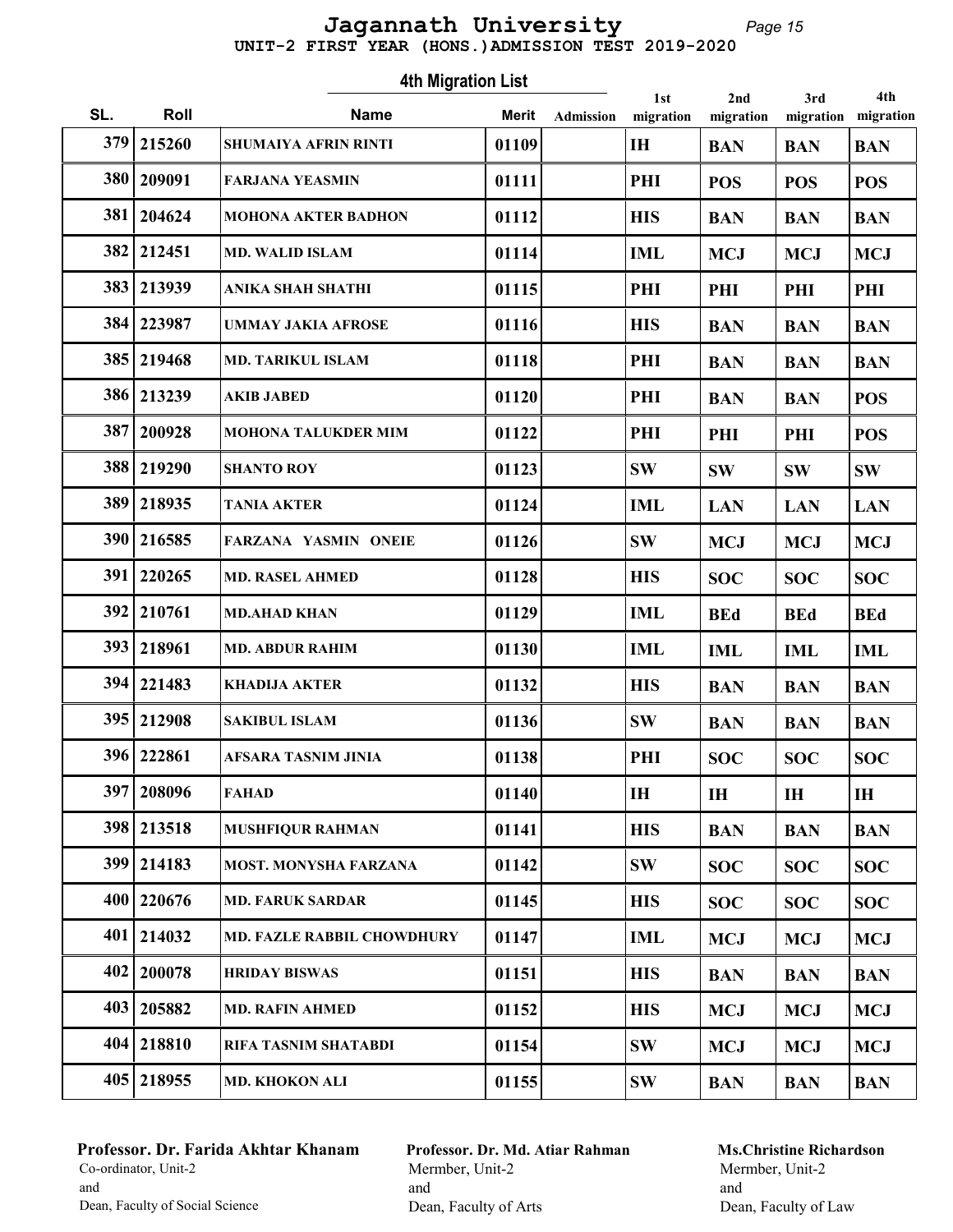#### Page 16 UNIT-2 FIRST YEAR (HONS.)ADMISSION TEST 2019-2020 Jagannath University

Roll Mame Marit 1st SL. Roll **Name** Merit Admission migration 4th Migration List Admission 2nd migration 3rd migration 4th migration 406 201900 MD. NASIM ISLAM 01157 IS SOC SOC SOC  $407|209029$  TUSHER MAHMUD 01158 SW BAN BAN BAN 408 210775 RONY AHAMED 01159 SW BEd BEd BEd 409 203556 MD. NAHID SHOROWAR 01162 IH IH IH IH  $|410|$  203584 MD. ABDULLAH ALMAMUN 01163 SW SOC SOC SOC 411 | 201660 | FARJANA JANNATH | 01165 | HIS | MCJ | MCJ | MCJ | MCJ 412 214794 ROKEYA SULTANA MUMU 01166 SW SOC SOC SOC 413 223382 HAFSA AKTER 01168 SW SW SW SW  $414 | 203323$  MD. MASUD ALAM 01169 SW MCJ MCJ MCJ MCJ 415 | 207519 | SALEH AHMED TOHA | 01172 | SW | BEd | BEd | BEd 416 209481 | UMMA ANIKA TASPIA | 01173 | HIS | BAN | BAN | BAN 417 209025 JAKIA BEGUM 01174 HIS SOC SOC SOC 418 202055 DISHAN BISWAS JOY 01175 HIS BAN BAN BAN 419 219031 AFRIDI SHIMUL 01177 HIS MCJ MCJ MCJ MCJ 420 207415 ROBIUL LASKER 01181 SW BAN BAN BAN 421 | 201365 | LIZA AKTER | 01182 | IS | IS | IS | IS 422 211949 TASNIA HOSSAIN 01187 HIS SOC SOC SOC 423 213163 SHANJIDA HOQUE PRANGON 01188 SW MCJ MCJ MCJ 424 219003 ANKITA SAHA | 01192 HIS | HIS | HIS | HIS 425 219969 | MOST. MITHILA KHATUN | 01193 | IH | MCJ | MCJ | MCJ | MCJ 426 | 222634 | MD. ABDUR RAHMAN RAJIB | 01196 | SW | MCJ | MCJ | MCJ | MCJ  $427|210580$  MD. ABU RAYHAN  $|01198|$  HIS HIS HIS HIS 428 213130 YEASIN ARAFAT SHAWON 01199 IH SOC SOC SOC 429 208544 POPY KHATUN 01200 HIS HIS BAN BAN 430 212507 PRIYA SARKAR  $|01202|$  ANP MCJ MCJ BAN 431 | 204411 | IMRAN HASAN IMAN | 01206 | HIS | HIS | HIS | HIS 432 | 204450 | SHEIKH NUSRAT JAHAN DIBA | 01209 | | PHI | MCJ | MCJ | MCJ | MCJ

## Professor. Dr. Farida Akhtar Khanam Co-ordinator, Unit-2 and Dean, Faculty of Social Science

Professor. Dr. Md. Atiar Rahman Mermber, Unit-2 and Dean, Faculty of Arts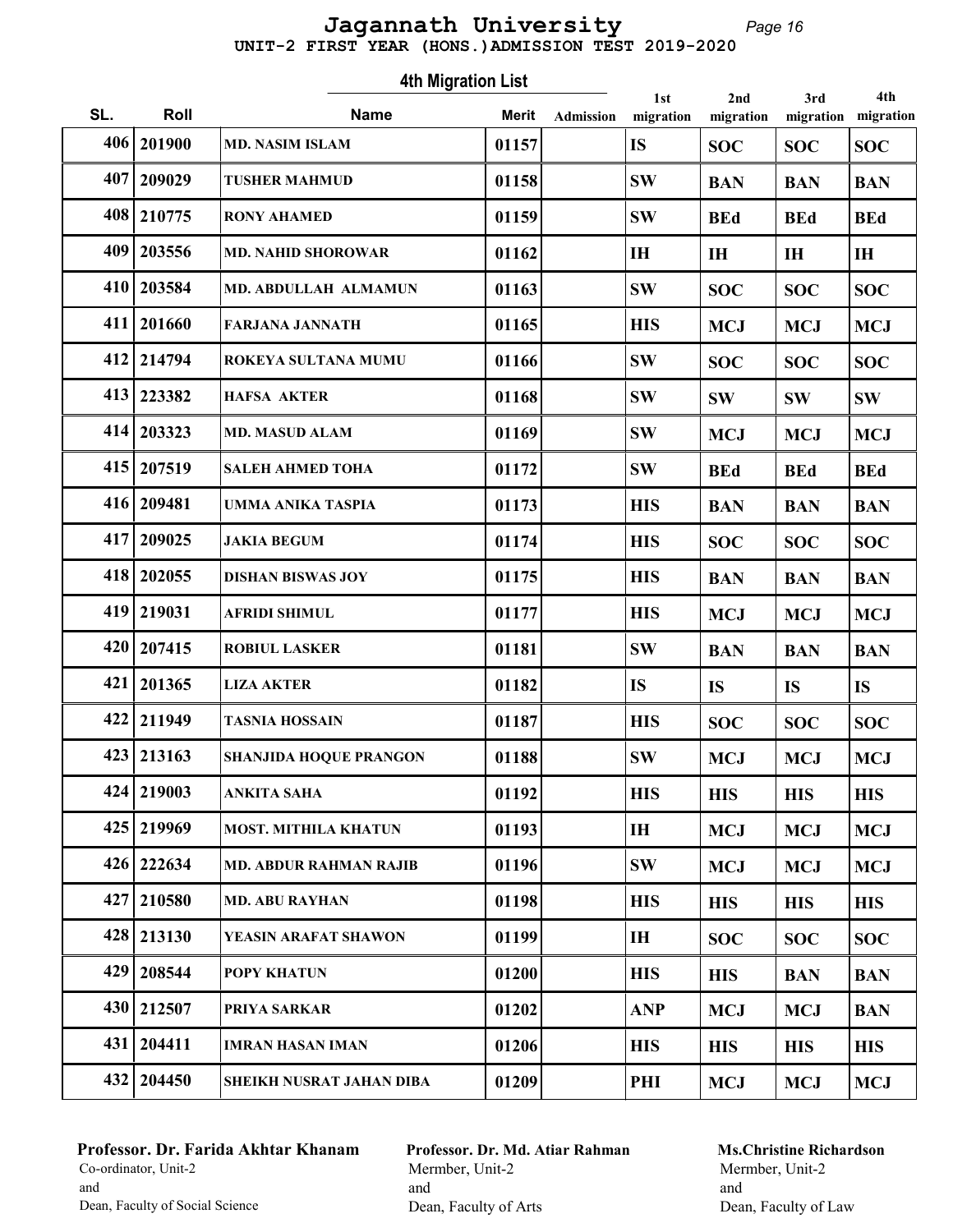#### Page 17 UNIT-2 FIRST YEAR (HONS.)ADMISSION TEST 2019-2020 Jagannath University

Roll Mame Marit 1st SL. Roll **Name** Merit Admission migration 4th Migration List Admission 2nd migration 3rd migration 4th migration 433 210506 SANTO MOJUMDAR 01210 HIS SOC SOC SOC 434 220257 |MD. NASIR UDDIN | 01212 | IH | BEd | BEd | BEd  $435|208123$  SOMPA ASMA  $|01213|$  HIS HIS HIS HIS 436 201741 MANSURA AKTER SADIA 01214 IH SW SW SW 437 209970 SHOSHI 01217 PHI PHI PHI PHI 438 210383 MST. ETI KHATUN 01218 IS SW SW SW 439 213671 SUMI AKTER 01219 IH SOC SOC SOC 440 215790 MOUTOSHI SHARMIN MITU | 01221 HIS | HIS | HIS | HIS | HIS  $441$  212918 MD. ASIF IQBAL 01222 PHI MCJ MCJ MCJ 442 201385 MD. JASHIM UDDIN 01223 HIS MCJ MCJ MCJ MCJ 443 202515 EITY KHATUN 01224 HIS SOC SOC SOC 444 216306 MST.MUKTA PARVEN 01225 IH IH IH IH 445 200854 MD. TOFAZZAL 101227 HIS HIML IML IML 446 208694 MD. AL MAMUN 01229 ANP MCJ MCJ MCJ 447 203834 CLINTON TRIPURA 01230 PHI MCJ MCJ MCJ 448 203322 MD. SHAHANUZZAMAN 01231 IH IH IH IH 449 | 207044 | IFFAT BEEN SUNNI | 01239 | IS | SW | SW | SW  $450|207498$  RAJONI ISLAM 01240 IH MCJ MCJ MCJ MCJ 451 208968 MD. RAFIQUL ISLAM 01243 IH LAN LAN LAN 452 213436 MST. RUKAYA MIZAN MIME 01246 IH SOC SOC SOC  $453 | 208602$  ANAS AL ARAFAT  $| 01254 |$  IH HIS HIS HIS 454 220436 SIRAJAM MUNIRA 01255 ANP IML IML IML 455 219639 KHORSHID JAHAN BIRHY 01258 PHI PHI PHI PHI 456 220171 | AL FAHAD SHIMON | 01259 | IH | LAN | LAN | LAN 457 202561 SORIYA AKTER 101260 IS SW SW SW 458 220239 | MD. AKIB-AL HASSAN | 01261 | IS | IS | IS | IS 459 | 201129 | AFSANA AKTER MIM | 01265 | | PHI | PHI | PHI | PHI

## Professor. Dr. Farida Akhtar Khanam Co-ordinator, Unit-2 and Dean, Faculty of Social Science

Professor. Dr. Md. Atiar Rahman Mermber, Unit-2 and Dean, Faculty of Arts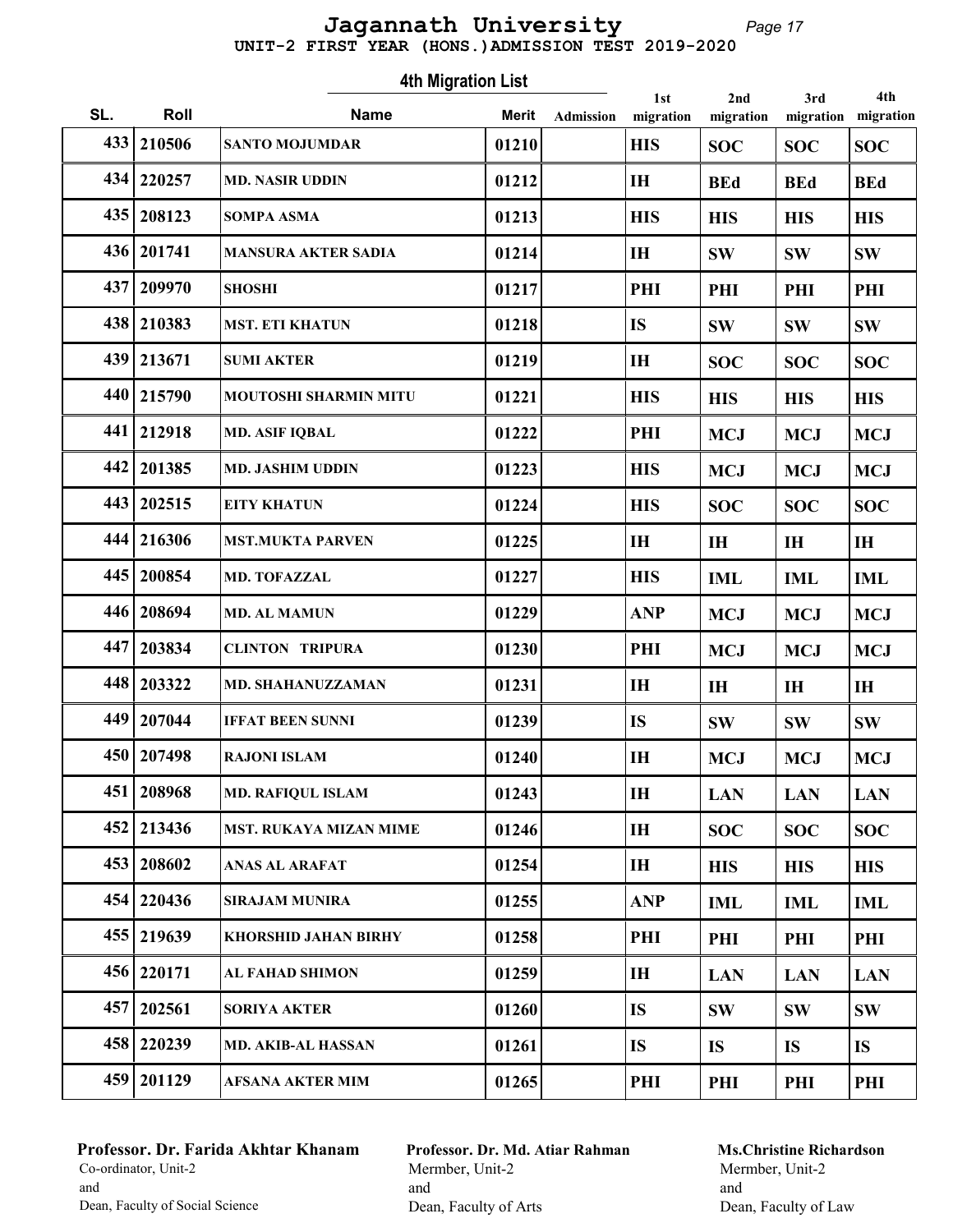#### Page 18 UNIT-2 FIRST YEAR (HONS.)ADMISSION TEST 2019-2020 Jagannath University

Roll Mame Marit 1st SL. Roll **Name** Merit Admission migration 4th Migration List Admission 2nd migration 3rd migration 4th migration 460 215498 MD. ARIM AZAD 01267 PHI BEd BEd BEd 461 211395 MD. ZUHAYER ISLAM 01270 IH IH IH IH  $462 | 214492$  MD. AZHAR UDDIN 01272 IH MCJ MCJ MCJ MCJ  $463|211694$  |IMAM HASAN 01273 | IS | SOC SOC SOC 464 208823 SADMAN RATIN 01281 ANP SOC SOC SOC 465 | 200280 | SHAMSUL HAQUE HEMEL | 01282 | | IS | | LAN | LAN | LAN 466 222566 | MST. SUMAIA SITHY | 01285 | | H | SOC | SOC | SOC 467 204555 ANKUR MONDAL 01288 ANP MCJ MCJ MCJ 468 215631 BIPASHA AKTHER | 01289 | IS | SW | SW | SW 469 213414 MD. YEASIN ISLAM 01294 IH SOC SOC SOC  $470\,$  219600 MARIA JAHAN 01295 IH SOC SOC SOC 471 221760 MD. NAIMUR RAHMAN 01296 ANP SOC SOC SOC 472 223740 FARZANA AKTAR RIA 01300 ANP SOC SOC SOC 473 213646 | MD.MUSTAFIZUR RAHMAN | 01302 | IH | LAN | LAN | LAN 474 218070 FARHANA 01304 01304 PHI MCJ MCJ MCJ 475 209973 SABINA AKTER MONNI 01306 ANP SOC SOC SOC 476 209906 | MD. ZAHID HASAN | 01309 | IS | MCJ | MCJ | MCJ | MCJ 477 218909 SUAIDA SUMAYA SULTANA 01310 ANP IML IML IML  $478 | 206206$  TANIA TABASSUM 01311 IH MCJ MCJ MCJ 479 206306 MAHFUZUR RAZZAK LIMON 01312 IH LAN LAN LAN 480 212838 FAHMIDA KHANAM SUMIYA 01313 PHI LAN LAN LAN 481 211771 MD. ZIAD MAHMUD 01315 IH IH IH IH 482 201834 SHAJALAL AHMED 01317 PHI SOC SOC SOC 483 213524 SOMAPTY CHAKRABORTY | 01318 | PHI SOC | MCJ | MCJ 484 209135 MD. AZIZUL BHUIYAN. 01319 IH  $\vert$  SOC  $\vert$  SOC  $\vert$  SOC  $\vert$  SOC 485 205284 | MAHAMUD HASAN | 01320 | IH | SOC | SOC | SOC 486 202966 MST. NUSRAT KHADIJA 01321 IS BEd BEd BEd

## Professor. Dr. Farida Akhtar Khanam Co-ordinator, Unit-2 and Dean, Faculty of Social Science

Professor. Dr. Md. Atiar Rahman Mermber, Unit-2 and Dean, Faculty of Arts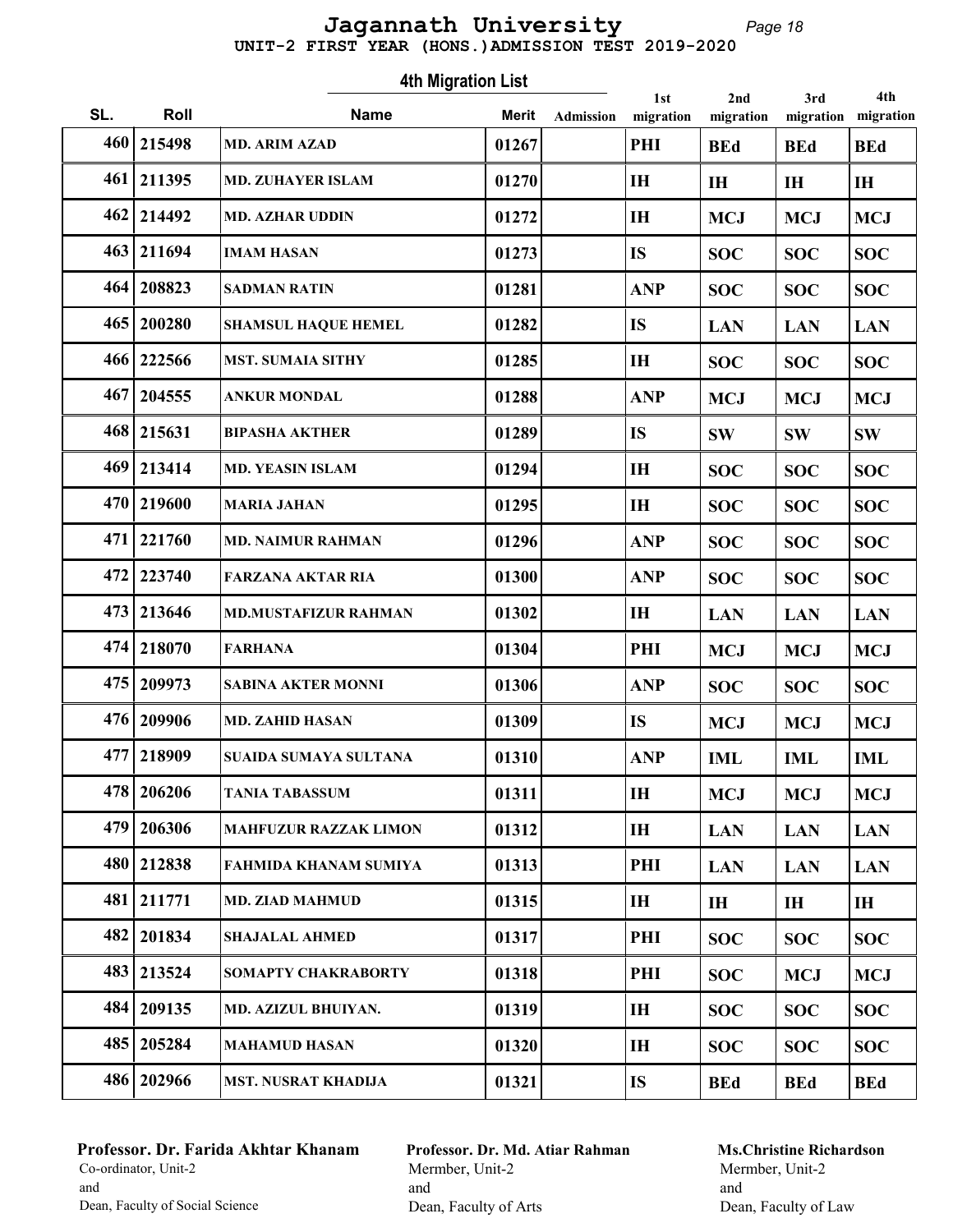#### Page 19 UNIT-2 FIRST YEAR (HONS.)ADMISSION TEST 2019-2020 Jagannath University

|     |              | 2nd                            | 3rd          | 4th              |                  |                |                |                |
|-----|--------------|--------------------------------|--------------|------------------|------------------|----------------|----------------|----------------|
| SL. | Roll         | <b>Name</b>                    | <b>Merit</b> | <b>Admission</b> | 1st<br>migration | migration      | migration      | migration      |
| 487 | 215174       | <b>MUSTAFIZUR RAHMAN</b>       | 01323        |                  | <b>ANP</b>       | <b>HIS</b>     | <b>HIS</b>     | <b>MCJ</b>     |
| 488 | 204233       | <b>BRISTY PODDAR</b>           | 01325        |                  | <b>ANP</b>       | <b>ANP</b>     | <b>ANP</b>     | <b>ANP</b>     |
| 489 | 208163       | <b>MOST. SUMAYA JANNAT</b>     | 01326        |                  | <b>ANP</b>       | <b>HIS</b>     | <b>HIS</b>     | <b>HIS</b>     |
|     | 490   207978 | <b>FARZANA YASMIN</b>          | 01328        |                  | <b>ANP</b>       | <b>IML</b>     | <b>IML</b>     | <b>IML</b>     |
| 491 | 220846       | <b>MD. RAKIBUL ISLAM RAKIB</b> | 01329        |                  | I <sub>H</sub>   | <b>HIS</b>     | <b>HIS</b>     | <b>HIS</b>     |
|     | 492 217825   | <b>MAKSUDA AKTER</b>           | 01331        |                  | IH               | <b>BEd</b>     | <b>BEd</b>     | <b>BEd</b>     |
|     | 493   223506 | <b>MD. MAKSUDUR RAHMAN</b>     | 01334        |                  | I <sub>H</sub>   | <b>SOC</b>     | <b>SOC</b>     | <b>SOC</b>     |
|     | 494   201862 | <b>MD. TANVIR FAISAL ANIK</b>  | 01335        |                  | <b>ANP</b>       | <b>ANP</b>     | <b>ANP</b>     | <b>ANP</b>     |
| 495 | 218602       | MD. ABDUL QUAYUM PATWARY       | 01339        |                  | <b>ANP</b>       | <b>ANP</b>     | <b>ANP</b>     | <b>ANP</b>     |
|     | 496 201107   | SANJIDA FERDOUS SAYMA          | 01340        |                  | I <sub>H</sub>   | <b>SOC</b>     | <b>SOC</b>     | <b>SOC</b>     |
| 497 | 201175       | <b>MOST. NEELA PARVIN</b>      | 01341        |                  | <b>IH</b>        | <b>SW</b>      | <b>SW</b>      | <b>SW</b>      |
| 498 | 204113       | <b>FAHIMA AKTER TRINA</b>      | 01343        |                  | <b>IS</b>        | <b>IS</b>      | <b>IS</b>      | <b>IS</b>      |
| 499 | 204859       | <b>MOST. SADIA AFRIN</b>       | 01344        |                  | IH               | <b>HIS</b>     | <b>HIS</b>     | <b>HIS</b>     |
| 500 | 205803       | <b>SURAIA RAHMAN</b>           | 01345        |                  | PHI              | PHI            | PHI            | PHI            |
| 501 | 208045       | <b>MST. ANIKA ANJUM</b>        | 01346        |                  | PHI              | PHI            | PHI            | PHI            |
| 502 | 208135       | POOJA DUTTA                    | 01347        |                  | <b>ANP</b>       | <b>SOC</b>     | <b>SOC</b>     | <b>SOC</b>     |
|     | 503   219081 | <b>ISRAT JERIN PAYEL</b>       | 01358        |                  | PHI              | PHI            | PHI            | PHI            |
|     | 504   200848 | <b>JANNATUL FERDOUS</b>        | 01359        |                  | IH               | <b>SOC</b>     | <b>SOC</b>     | <b>SOC</b>     |
|     | 505   202499 | <b>LUTHFUN NAHAR LIZA</b>      | 01362        |                  | $\mathbf{H}$     | <b>SW</b>      | <b>SW</b>      | <b>SW</b>      |
|     | 506 213753   | <b>TAPU AHMMED</b>             | 01365        |                  | <b>ANP</b>       | <b>HIS</b>     | <b>HIS</b>     | <b>HIS</b>     |
|     | 507 219784   | <b>JANNATUL MOWA MELODY</b>    | 01366        |                  | <b>ANP</b>       | <b>IML</b>     | <b>IML</b>     | <b>IML</b>     |
|     | 508   200001 | <b>MD. ABU SAYEED SHAWON</b>   | 01367        |                  | PHI              | <b>SW</b>      | <b>SW</b>      | <b>SW</b>      |
|     | 509 224082   | <b>MD. SAFONE SOJIB</b>        | 01372        |                  | PHI              | <b>SOC</b>     | <b>SOC</b>     | <b>SOC</b>     |
|     | 510 217981   | <b>TARIQUL ISLAM</b>           | 01375        |                  | <b>IS</b>        | $\mathbf{H}$   | I <sub>H</sub> | I <sub>H</sub> |
| 511 | 210550       | MD. ROBAYET HOSSEN ARNAB       | 01378        |                  | <b>IS</b>        | <b>SOC</b>     | <b>SOC</b>     | <b>SOC</b>     |
| 512 | 216016       | <b>MD.HRIDOY HOSEN</b>         | 01380        |                  | PHI              | <b>SOC</b>     | <b>SOC</b>     | <b>SOC</b>     |
|     | 513 204202   | <b>SUMAYA AKTER</b>            | 01382        |                  | PHI              | I <sub>H</sub> | IH             | $I\!H$         |

# Professor. Dr. Farida Akhtar Khanam Co-ordinator, Unit-2 and Dean, Faculty of Social Science

Professor. Dr. Md. Atiar Rahman Mermber, Unit-2 and Dean, Faculty of Arts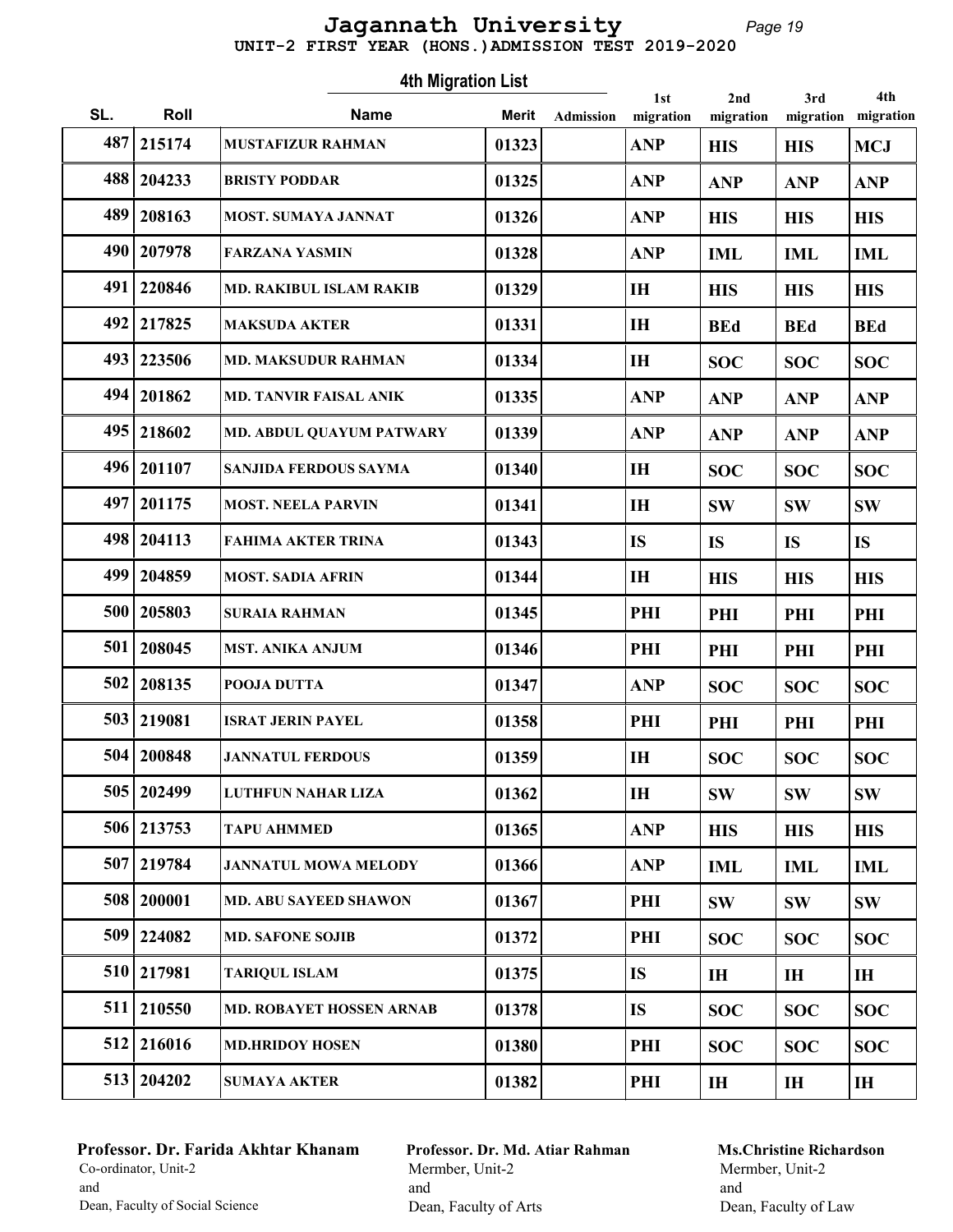#### Page 20 UNIT-2 FIRST YEAR (HONS.)ADMISSION TEST 2019-2020 Jagannath University

Roll Mame Marit 1st SL. Roll **Name** Merit Admission migration 4th Migration List Admission 2nd migration 3rd migration 4th migration 514 200056 SAMIYA AFRIN | 01383 PHI | HIS | HIS | HIS 515 204788 MOSTAFIZUR RAHMAN 101384 IS IS IS 516 202732 FAUZIA SULTANA SHEFA 101390 IS IS IS IS 517 212640 | MD. ASHRAFUL ISLAM | 01396 | IS | IML | IML | IML 518 217996 | MD. MASUM BILLAH | 01400 | IS | IS | IS | IS 519 221688 | MUNTAF SHAHRIN | 01403 | IS | SOC | SOC | SOC  $520 | 222866$  AVI SULTANA 01404 ANP SOC SOC SOC 521 | 208633 | MD. SHIHAB UDDIN | 01407 | ANP | ML | ML | ML 522 222624 REZAUL ISLAM TAMIM 01411 IS HIS HIS HIS 523 203210 MD. NILOY MOLLIK 01412 ANP SOC SOC SOC 524 204499 TANNI SIKDER 101414 IS SW SW SW 525 222752 JJANNATUL FERDOSE 101415 IS IH IH IH 526 216070 LIZA AKTER 01418 IS SOC SOC SOC 527 201773 HOSSAIN MD. JUBAIR 01419 ANP PHI PHI PHI 528 216419 SAMIA JAMAN JUTY 101420 IS SW SW SW 529 220466 MST. AFIA OWASHIMA RIA 01422 SW SOC SOC 530 219974 SALMA AKTER 01425 SW SW SW 531 | 202553 | JERIN RAHMAN MIM | 01428 | HIS | HIS | HIS | HIS 532 203604 KAZI ISRAT JAHAN ETI 01429 IML IML IML 533 | 204027 | FARIA RAHMAN BARSHA | 01430 | PHI PHI PHI PHI PHI 534 215730 ASHA AKTER 01432 IML IML IML 535 205865 JOHORA KHATUN DOLY 01433 BEd BEd BEd 536 200803 PRITI RAY | 01436 HIS | HIS | HIS | HIS 537 204841 AMINA KHATUN PINKE 01437 HIS HIS HIS 538 210803 ASHFIA HAQUE LINA 01440 PHI PHI PHI 539 208293 SHARMIN AKTER 01442 SW SW SW 540 205573 MST. TOUHIDA JAHAN MIM 01443 HIS HIS HIS HIS

## Professor. Dr. Farida Akhtar Khanam Co-ordinator, Unit-2 and Dean, Faculty of Social Science

Professor. Dr. Md. Atiar Rahman Mermber, Unit-2 and Dean, Faculty of Arts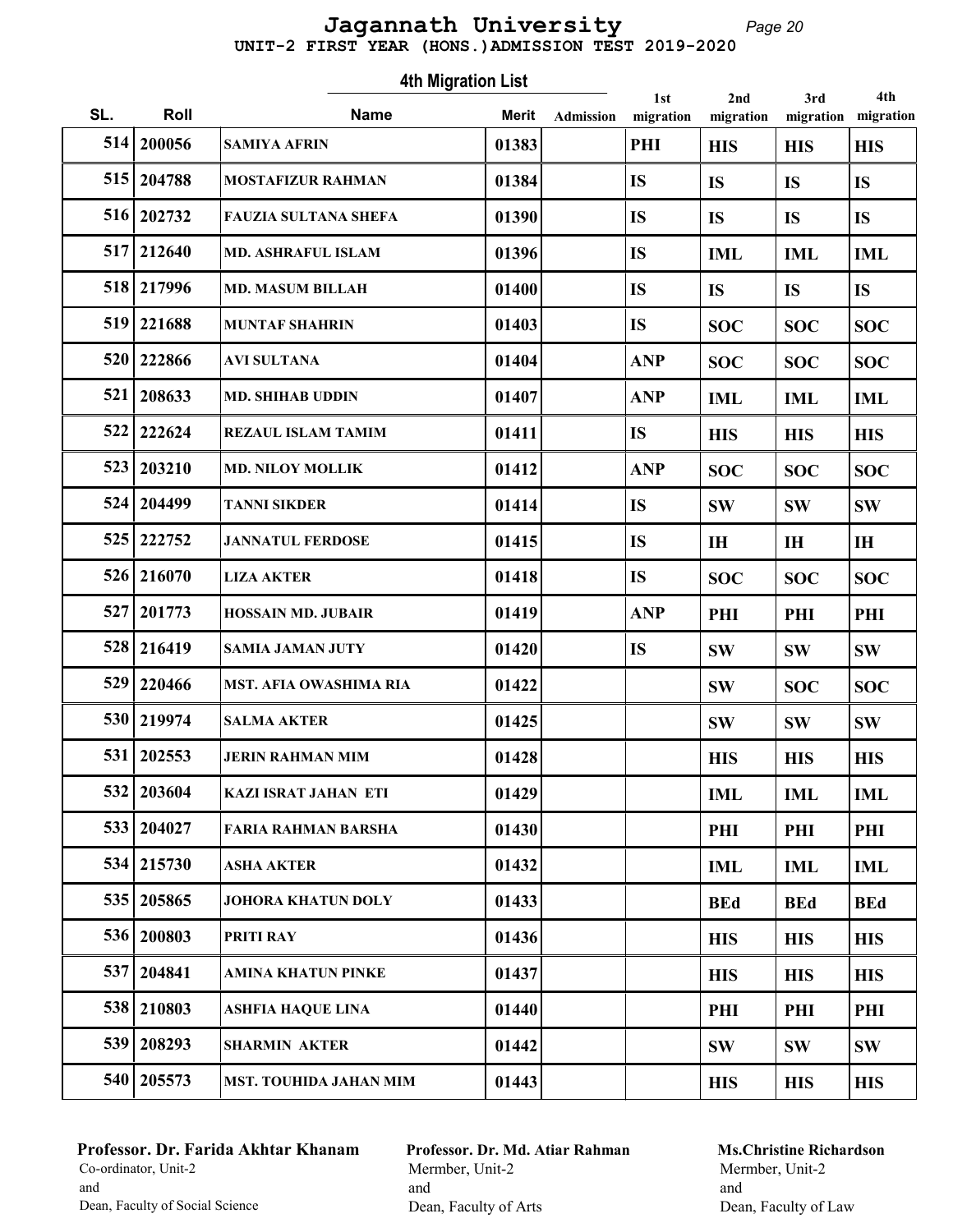# UNIT-2 FIRST YEAR (HONS.)ADMISSION TEST 2019-2020 Jagannath University

Page 21

|     | <b>4th Migration List</b><br>4th<br>2nd<br>3rd<br>1st |                                    |       |           |           |                |            |                |  |  |  |  |
|-----|-------------------------------------------------------|------------------------------------|-------|-----------|-----------|----------------|------------|----------------|--|--|--|--|
| SL. | Roll                                                  | <b>Name</b>                        | Merit | Admission | migration | migration      | migration  | migration      |  |  |  |  |
| 541 | 223873                                                | <b>UMME SUMAIYA</b>                | 01444 |           |           | <b>HIS</b>     | <b>HIS</b> | <b>HIS</b>     |  |  |  |  |
| 542 | 211687                                                | <b>TOUFIQUR RAHMAN</b>             | 01451 |           |           | <b>IML</b>     | <b>IML</b> | <b>IML</b>     |  |  |  |  |
| 543 | 208145                                                | <b>MARIA AKTER</b>                 | 01452 |           |           | <b>IS</b>      | <b>IS</b>  | <b>IS</b>      |  |  |  |  |
|     | 544 211946                                            | <b>UDOY MAHMUD</b>                 | 01455 |           |           | I <sub>H</sub> | IH         | I <sub>H</sub> |  |  |  |  |
|     | 545 209146                                            | MST. TAMANNA ZAMAN                 | 01456 |           |           | <b>HIS</b>     | <b>HIS</b> | <b>HIS</b>     |  |  |  |  |
|     | 546 201210                                            | MST. MOSAFFA AKONDO                | 01457 |           |           | <b>SW</b>      | <b>SW</b>  | <b>SW</b>      |  |  |  |  |
| 547 | 210373                                                | <b>MOST. SUMAIYA AKTER SANJANA</b> | 01459 |           |           | <b>IML</b>     | <b>IML</b> | <b>IML</b>     |  |  |  |  |
| 548 | 207949                                                | <b>NISHAT TASNIM</b>               | 01460 |           |           | I <sub>H</sub> | <b>BEd</b> | <b>BEd</b>     |  |  |  |  |
| 549 | 210845                                                | KHATUNA JANNAT TAPOSHI             | 01461 |           |           | <b>IML</b>     | <b>IML</b> | <b>IML</b>     |  |  |  |  |
| 550 | 218680                                                | <b>JANNAT</b>                      | 01462 |           |           | <b>SW</b>      | <b>IML</b> | <b>IML</b>     |  |  |  |  |
| 551 | 215203                                                | <b>MD. ANAMUL HOQUE</b>            | 01463 |           |           | I <sub>H</sub> | IH         | I <sub>H</sub> |  |  |  |  |
| 552 | 201020                                                | <b>SAJIB MOLLA</b>                 | 01464 |           |           | <b>HIS</b>     | <b>HIS</b> | <b>HIS</b>     |  |  |  |  |
|     | 553   203068                                          | <b>MD. TOWFIQUR RAHMAN</b>         | 01465 |           |           | <b>IS</b>      | <b>IS</b>  | <b>IS</b>      |  |  |  |  |
|     | 554 204654                                            | TANBEEN TARIQUE PROTYASHA          | 01472 |           |           | <b>SW</b>      | <b>SW</b>  | <b>SW</b>      |  |  |  |  |
| 555 | 222748                                                | <b>LABONNA KUMAR ROY</b>           | 01474 |           |           | <b>HIS</b>     | <b>HIS</b> | <b>HIS</b>     |  |  |  |  |
| 556 | 210250                                                | <b>NIDRA AKTAR</b>                 | 01475 |           |           | <b>IS</b>      | <b>IS</b>  | <b>IS</b>      |  |  |  |  |
| 557 | 222622                                                | <b>RITU BISWAS</b>                 | 01476 |           |           | <b>HIS</b>     | <b>HIS</b> | <b>HIS</b>     |  |  |  |  |
|     | 558 219975                                            | <b>MD. NAYEM MAHMUD</b>            | 01478 |           |           | <b>HIS</b>     | <b>BEd</b> | <b>BEd</b>     |  |  |  |  |
| 559 | 214559                                                | MEHJABIN SIDDIQUE ANIKA            | 01481 |           |           | <b>SW</b>      | <b>SW</b>  | <b>SW</b>      |  |  |  |  |
|     | 560   200713                                          | <b>MD. ZAHIDUL ISLAM</b>           | 01483 |           |           | PHI            | PHI        | PHI            |  |  |  |  |
|     | 561 212909                                            | <b>LIZA HOWLADAR</b>               | 01484 |           |           | <b>HIS</b>     | <b>HIS</b> | <b>HIS</b>     |  |  |  |  |
| 562 | 215316                                                | <b>SUMAIYAT SHARMIN</b>            | 01485 |           |           | <b>SW</b>      | <b>SW</b>  | <b>SW</b>      |  |  |  |  |
| 563 | 211031                                                | MOULIKA RANI SARKER MOLY           | 01486 |           |           | <b>SW</b>      | <b>SW</b>  | <b>SW</b>      |  |  |  |  |
|     | 564 202554                                            | MD. AZOM ISLAM                     | 01487 |           |           | <b>HIS</b>     | <b>HIS</b> | <b>HIS</b>     |  |  |  |  |
|     | 565 216668                                            | MST. UMMA EFFAT FEYA               | 01488 |           |           | <b>SW</b>      | <b>SW</b>  | <b>SW</b>      |  |  |  |  |
|     | 566 218856                                            | <b>MARUFA TARANNUM JIMI</b>        | 01489 |           |           | <b>HIS</b>     | <b>HIS</b> | <b>HIS</b>     |  |  |  |  |
|     | 567 206179                                            | <b>MUKULE AKTER</b>                | 01490 |           |           | PHI            | PHI        | PHI            |  |  |  |  |

# Professor. Dr. Farida Akhtar Khanam Co-ordinator, Unit-2 and Dean, Faculty of Social Science

Professor. Dr. Md. Atiar Rahman Mermber, Unit-2 and Dean, Faculty of Arts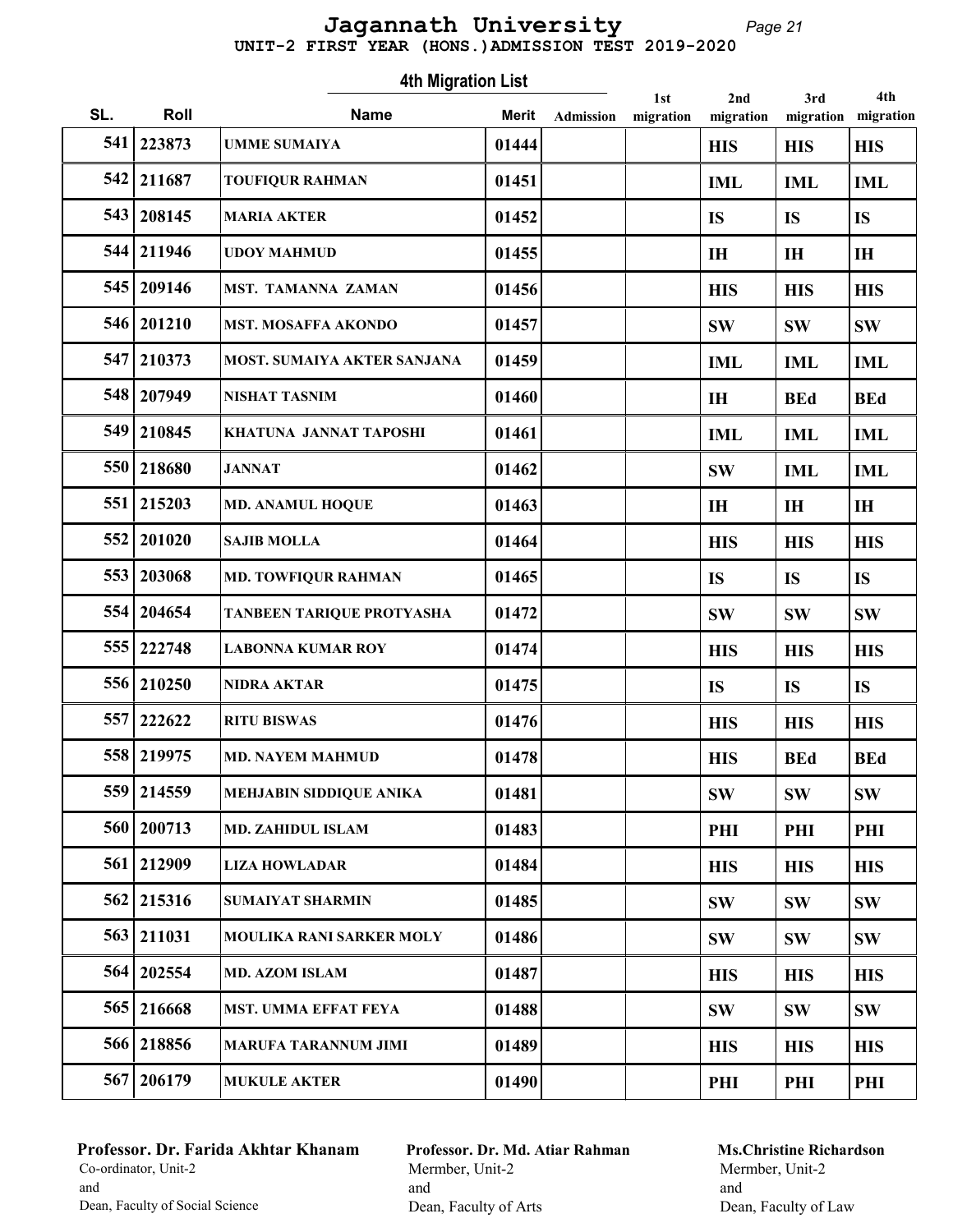# Page 22 Jagannath University

 UNIT-2 FIRST YEAR (HONS.)ADMISSION TEST 2019-2020 4th Migration List  $\overline{\phantom{0}}$ 1st<br>digrafic 2nd 4th 3rd Morit Admission SL. Roll **Name** Merit Admission migration Roll Mame Marit migration migration migration

| ง∟. | ROIL       | manne                          | Merit | Admission | migration | migration      |            | migration migration |
|-----|------------|--------------------------------|-------|-----------|-----------|----------------|------------|---------------------|
|     | 568 219855 | SIDRATUL MUNTAHER              | 01491 |           |           | PHI            | PHI        | PHI                 |
| 569 | 204667     | <b>MD. MEHEDI HASSAN</b>       | 01492 |           |           | <b>SW</b>      | <b>SW</b>  | <b>SW</b>           |
| 570 | 214772     | <b>FOZLA RABBI</b>             | 01493 |           |           | <b>HIS</b>     | <b>HIS</b> | <b>HIS</b>          |
| 571 | 208881     | <b>FARZANA KHANOM TINNI</b>    | 01500 |           |           | <b>HIS</b>     | <b>HIS</b> | <b>HIS</b>          |
| 572 | 215683     | <b>TITHI RANI DEY</b>          | 01505 |           |           | <b>SW</b>      | <b>SW</b>  | <b>SW</b>           |
|     | 573 222477 | <b>FERDOUS ALAM</b>            | 01514 |           |           | <b>HIS</b>     | <b>HIS</b> | <b>HIS</b>          |
| 574 | 220127     | <b>SHARMIN JAHAN</b>           | 01517 |           |           | I <sub>H</sub> | IH         | I <sub>H</sub>      |
| 575 | 220307     | A. T. M MEHEDI HASAN           | 01518 |           |           | <b>ANP</b>     | <b>ANP</b> | <b>ANP</b>          |
| 576 | 219478     | PRITY PAUL                     | 01519 |           |           | <b>SW</b>      | <b>SW</b>  | <b>SW</b>           |
| 577 | 220057     | <b>SURAIYA</b>                 | 01522 |           |           | <b>ANP</b>     | <b>ANP</b> | <b>ANP</b>          |
| 578 | 205968     | <b>MST. UMMAY ROKAYA</b>       | 01524 |           |           | <b>HIS</b>     | <b>HIS</b> | <b>HIS</b>          |
| 579 | 201723     | MD. SAKIBUL ISLAM              | 01525 |           |           | <b>HIS</b>     | <b>HIS</b> | <b>HIS</b>          |
| 580 | 214086     | <b>MD.NOYON PARVAJ</b>         | 01537 |           |           | <b>IH</b>      | IH         | IH                  |
| 581 | 204888     | <b>MD SOYIL RAHAMAN</b>        | 01544 |           |           | <b>ANP</b>     | <b>SW</b>  | <b>SW</b>           |
| 582 | 217020     | <b>MST. TONIMA AKTER TONNI</b> | 01545 |           |           | <b>HIS</b>     | <b>HIS</b> | <b>HIS</b>          |
| 583 | 204656     | <b>FARHANA EASMIN NYMA</b>     | 01548 |           |           | <b>IH</b>      | IH         | I <sub>H</sub>      |
|     | 584 211454 | AHAD MUHAMMAD THAMID           | 01551 |           |           | <b>HIS</b>     | <b>HIS</b> | <b>HIS</b>          |
|     | 585 212760 | <b>TASNIYA AZHAR</b>           | 01552 |           |           | I <sub>H</sub> | <b>SW</b>  | <b>SW</b>           |
|     | 586 217644 | <b>SARIFUL ISLAM SIDDIQUE</b>  | 01553 |           |           | PHI            | <b>SW</b>  | <b>SW</b>           |
| 587 | 220800     | <b>OMAR FARUK</b>              | 01557 |           |           | <b>HIS</b>     | <b>HIS</b> | <b>HIS</b>          |
|     | 588 222050 | <b>MST. UMME HANI</b>          | 01559 |           |           | <b>HIS</b>     | <b>HIS</b> | <b>HIS</b>          |
| 589 | 212657     | <b>ZARIN TASNIM</b>            | 01562 |           |           | IH             | <b>SW</b>  | <b>SW</b>           |
|     | 590 215445 | <b>HABIBATUL TOWA</b>          | 01563 |           |           | <b>HIS</b>     | <b>SW</b>  | <b>SW</b>           |
| 591 | 217239     | <b>EASIR ARAFAT</b>            | 01564 |           |           | <b>IS</b>      | <b>IS</b>  | <b>IS</b>           |
| 592 | 221692     | <b>MD. SHOLAIMAN KABIR</b>     | 01566 |           |           | I <sub>H</sub> | <b>SW</b>  | <b>SW</b>           |
|     | 593 219823 | <b>MST. RAESATUL JANNAT</b>    | 01567 |           |           | $\mathbf{H}$   | <b>HIS</b> | <b>HIS</b>          |
|     | 594 210429 | <b>MOST. ISRAT JAHAN</b>       | 01568 |           |           | $\mathbf{H}$   | <b>SW</b>  | <b>SW</b>           |
|     |            |                                |       |           |           |                |            |                     |

## Professor. Dr. Farida Akhtar Khanam Co-ordinator, Unit-2 and Dean, Faculty of Social Science

Professor. Dr. Md. Atiar Rahman Mermber, Unit-2 and Dean, Faculty of Arts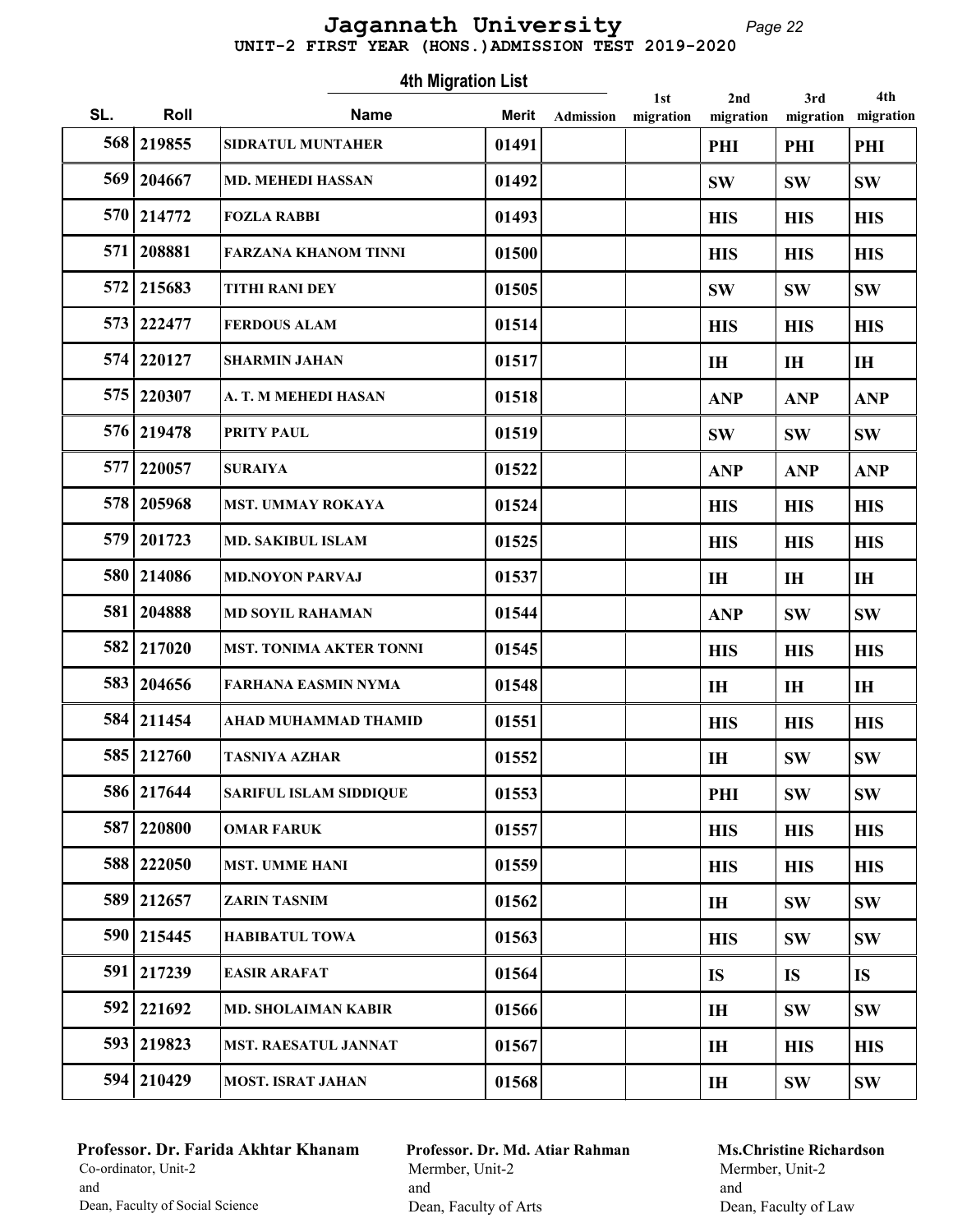# UNIT-2 FIRST YEAR (HONS.)ADMISSION TEST 2019-2020 Jagannath University

Page 23

|     | <b>4th Migration List</b><br>4th<br>2nd<br>3rd<br>1st |                              |              |                  |           |                |                |                |  |  |  |  |
|-----|-------------------------------------------------------|------------------------------|--------------|------------------|-----------|----------------|----------------|----------------|--|--|--|--|
| SL. | Roll                                                  | <b>Name</b>                  | <b>Merit</b> | <b>Admission</b> | migration | migration      | migration      | migration      |  |  |  |  |
| 595 | 219531                                                | <b>FARJANA HAQUE SMRITY</b>  | 01571        |                  |           | <b>IS</b>      | <b>SW</b>      | <b>SW</b>      |  |  |  |  |
| 596 | 207305                                                | <b>MD. MAHFUJUR RAHMAN</b>   | 01574        |                  |           | IH             | <b>SW</b>      | <b>SW</b>      |  |  |  |  |
| 597 | 220178                                                | <b>MD. BAHA UDDIN</b>        | 01575        |                  |           | <b>IH</b>      | I <sub>H</sub> | IH             |  |  |  |  |
| 598 | 208553                                                | MD. SAHJAHAN BADSHA          | 01576        |                  |           | PHI            | PHI            | PHI            |  |  |  |  |
|     | 599 223084                                            | <b>AMINA BEBE</b>            | 01577        |                  |           | <b>ANP</b>     | <b>SW</b>      | <b>SW</b>      |  |  |  |  |
|     | 600   224766                                          | <b>JANNATUL FERDOUS</b>      | 01578        |                  |           | PHI            | <b>HIS</b>     | <b>HIS</b>     |  |  |  |  |
| 601 | 211407                                                | <b>JANNATUL MOUYA SHOSHI</b> | 01579        |                  |           | PHI            | <b>SW</b>      | <b>SW</b>      |  |  |  |  |
| 602 | 219462                                                | SAYADA NURIN ASHA            | 01581        |                  |           | <b>ANP</b>     | <b>SW</b>      | <b>SW</b>      |  |  |  |  |
| 603 | 223684                                                | K. M. ZABER NOMAN            | 01582        |                  |           | <b>ANP</b>     | <b>SW</b>      | <b>SW</b>      |  |  |  |  |
| 604 | 220033                                                | <b>MUNNA SHEIKH</b>          | 01584        |                  |           | <b>IH</b>      | IH             | IH             |  |  |  |  |
| 605 | 208352                                                | <b>GOLAM RABBI</b>           | 01586        |                  |           | PHI            | <b>HIS</b>     | <b>HIS</b>     |  |  |  |  |
| 606 | 214024                                                | <b>ATKIA LABIBA</b>          | 01589        |                  |           | <b>ANP</b>     | <b>ANP</b>     | <b>ANP</b>     |  |  |  |  |
| 607 | 223592                                                | MD. SHAHIN HOSSAIN           | 01590        |                  |           | IH             | IH             | IH             |  |  |  |  |
| 608 | 225019                                                | <b>HASIB SIKDER</b>          | 01593        |                  |           | <b>ANP</b>     | <b>SW</b>      | <b>SW</b>      |  |  |  |  |
| 609 | 215564                                                | <b>MD. IBRAHIM PRODHAN</b>   | 01601        |                  |           | <b>IH</b>      | IH             | IH             |  |  |  |  |
| 610 | 220236                                                | <b>LIZMA AKTER</b>           | 01602        |                  |           | <b>IS</b>      | <b>IS</b>      | <b>IS</b>      |  |  |  |  |
| 611 | 224137                                                | <b>UMME HABIBA</b>           | 01604        |                  |           | <b>IH</b>      | IH             | IH             |  |  |  |  |
|     | 612 217865                                            | <b>IPSHITA NAHAR</b>         | 01606        |                  |           | IH             | IH             | IH             |  |  |  |  |
|     | 613 215291                                            | <b>RABAYA BOSRI ISTY</b>     | 01608        |                  |           | IH             | <b>SW</b>      | <b>SW</b>      |  |  |  |  |
|     | 614 208708                                            | <b>MD. JAHID PARVEZ</b>      | 01609        |                  |           | IH             | <b>SW</b>      | <b>SW</b>      |  |  |  |  |
|     | 615 210611                                            | <b>MOYNA AKTER</b>           | 01615        |                  |           | I <sub>H</sub> | <b>HIS</b>     | <b>HIS</b>     |  |  |  |  |
|     | 616 221000                                            | <b>RABBI</b>                 | 01616        |                  |           | IH             | I <sub>H</sub> | I <sub>H</sub> |  |  |  |  |
| 617 | 215533                                                | <b>MD. SAKIB HOSSAIN</b>     | 01618        |                  |           | <b>ANP</b>     | <b>ANP</b>     | <b>ANP</b>     |  |  |  |  |
|     | 618 209043                                            | <b>ISRAT ANIKA</b>           | 01620        |                  |           | <b>ANP</b>     | <b>HIS</b>     | <b>HIS</b>     |  |  |  |  |
|     | $619$   202914                                        | <b>MD. REZAUL KARIM</b>      | 01622        |                  |           | IH             | <b>HIS</b>     | <b>HIS</b>     |  |  |  |  |
|     | 620 211875                                            | <b>MST. RUPSHA AKTAR</b>     | 01624        |                  |           | IH             | <b>HIS</b>     | <b>HIS</b>     |  |  |  |  |
|     | 621   220187                                          | <b>FARHANA SHAMS</b>         | 01626        |                  |           | $\mathbf{I}$   | <b>HIS</b>     | <b>HIS</b>     |  |  |  |  |

# Professor. Dr. Farida Akhtar Khanam Co-ordinator, Unit-2 and Dean, Faculty of Social Science

Professor. Dr. Md. Atiar Rahman Mermber, Unit-2 and Dean, Faculty of Arts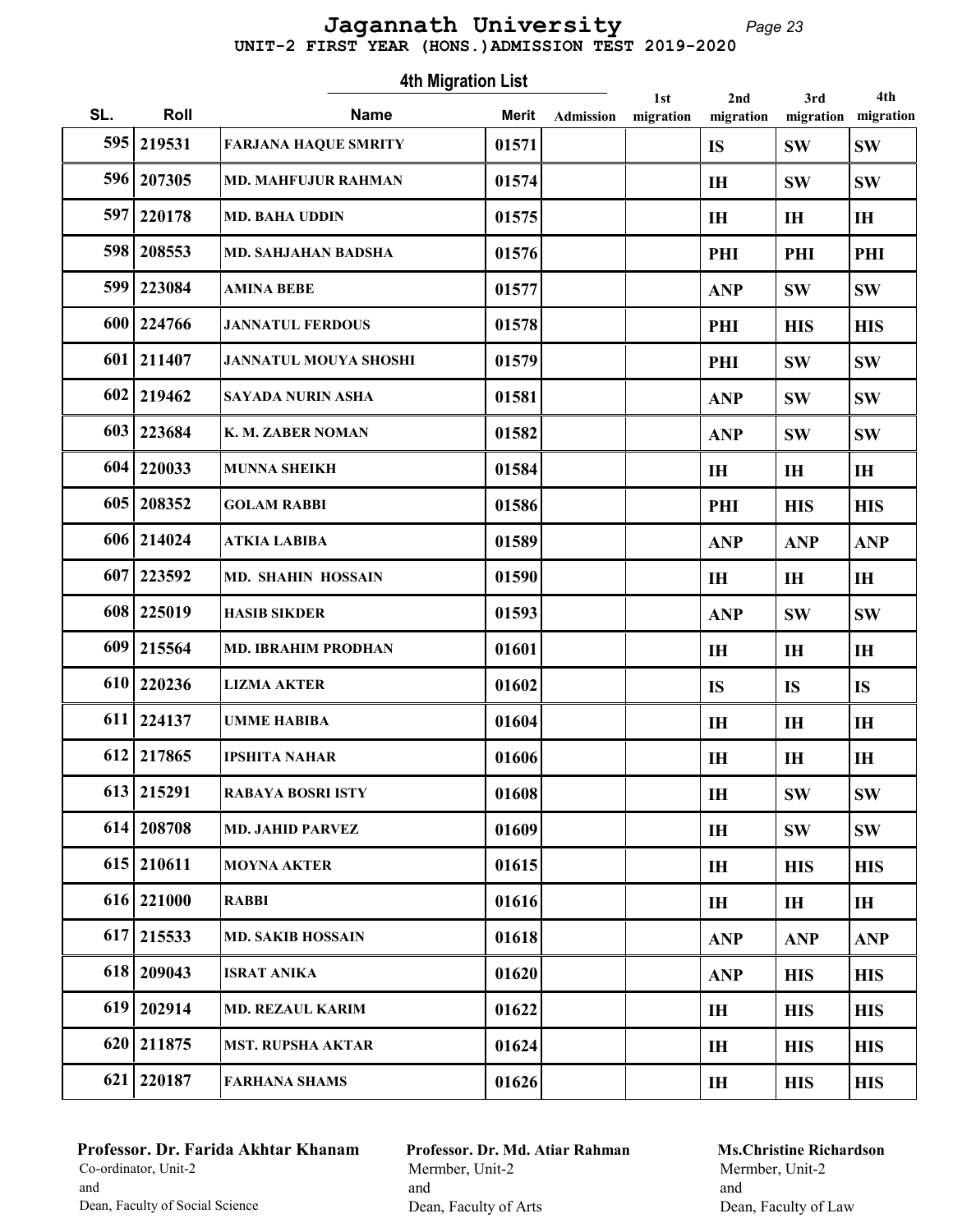# Jagannath University

Page 24

|                    |  |  | UNIT-2 FIRST YEAR (HONS.) ADMISSION TEST 2019-2020 |  |  |  |  |  |
|--------------------|--|--|----------------------------------------------------|--|--|--|--|--|
| 4th Migration List |  |  |                                                    |  |  |  |  |  |

| SL. | Roll         | <b>Name</b>                 | Merit | <b>Admission</b> | 1st<br>migration | 2nd<br>migration | 3rd<br>migration | 4th<br>migration |
|-----|--------------|-----------------------------|-------|------------------|------------------|------------------|------------------|------------------|
| 622 | 222469       | <b>TANJILA TANJIN MIM</b>   | 01627 |                  |                  | <b>IS</b>        | <b>HIS</b>       | <b>HIS</b>       |
|     | 623 215729   | <b>JANNATUL FERDOWS</b>     | 01628 |                  |                  | I <sub>H</sub>   | <b>SW</b>        | <b>SW</b>        |
|     | 624 219585   | <b>SERINA AKTER</b>         | 01629 |                  |                  | I <sub>H</sub>   | <b>HIS</b>       | <b>HIS</b>       |
|     | 625 214217   | <b>FATEMA MEHJABIN</b>      | 01630 |                  |                  | <b>IH</b>        | IH               | IH               |
|     | 626 224731   | MOBAROK HOSSAIN UZZAL       | 01631 |                  |                  | <b>IH</b>        | IH               | IH               |
|     | 627 210536   | <b>ANWAR HOSSAIN</b>        | 01634 |                  |                  | I <sub>H</sub>   | IH               | IH               |
| 628 | 205927       | ABU HORYRA HAMIM            | 01637 |                  |                  | <b>IH</b>        | IH               | IH               |
| 629 | 209105       | SHAHELA SULTANA SORNA       | 01638 |                  |                  | <b>IS</b>        | <b>HIS</b>       | <b>HIS</b>       |
|     | 630 220423   | <b>KOLME AZAD KONGKON</b>   | 01639 |                  |                  | PHI              | PHI              | PHI              |
|     | 631 216481   | <b>TAJRIYA KHAN</b>         | 01640 |                  |                  | PHI              | PHI              | PHI              |
|     | 632 213364   | <b>RISHAD</b>               | 01641 |                  |                  | $\mathbf{H}$     | <b>HIS</b>       | <b>HIS</b>       |
|     | 633 216319   | <b>RAKIBUL ISLAM</b>        | 01642 |                  |                  | I <sub>H</sub>   | IH               | IH               |
|     | 634 207467   | <b>MOST. ROKAIYA KHATUN</b> | 01643 |                  |                  | I <sub>H</sub>   | <b>HIS</b>       | <b>HIS</b>       |
|     | 635   208993 | <b>MD. SOEBUL</b>           | 01644 |                  |                  | <b>IH</b>        | <b>HIS</b>       | <b>HIS</b>       |
|     | 636 211273   | <b>BIJOY MIAH</b>           | 01646 |                  |                  | <b>IH</b>        | <b>HIS</b>       | <b>HIS</b>       |
|     | 637 213955   | <b>MD. LAVLU MIA</b>        | 01647 |                  |                  | I <sub>H</sub>   | IH               | IH               |
|     | 638 216696   | <b>DALIA SULTANA</b>        | 01649 |                  |                  | PHI              | PHI              | PHI              |
|     | 639 225039   | <b>MD. FAJLE RABBY</b>      | 01650 |                  |                  | <b>IS</b>        | <b>IS</b>        | <b>IS</b>        |
| 640 | 218378       | <b>RUKEYA BEGUM MIM</b>     | 01654 |                  |                  | <b>IS</b>        | <b>SW</b>        | <b>SW</b>        |
|     | 641   200771 | <b>SINTHIA ANNI</b>         | 01659 |                  |                  | <b>ANP</b>       | <b>HIS</b>       | <b>HIS</b>       |
| 642 | 206861       | MURCHHANA CHOWDHURY         | 01660 |                  |                  | PHI              | <b>SW</b>        | <b>SW</b>        |
|     | 643 217321   | PREETY LATA SAHA            | 01661 |                  |                  | <b>ANP</b>       | <b>HIS</b>       | <b>HIS</b>       |
| 644 | 213988       | MD. ARIFUL ISLAM            | 01662 |                  |                  | PHI              | <b>SW</b>        | <b>SW</b>        |
|     | 645 216905   | <b>MD. RANA AHMED</b>       | 01663 |                  |                  | PHI              | <b>SW</b>        | <b>SW</b>        |
|     | 646 214102   | <b>MD. AMINUL ISLAM</b>     | 01665 |                  |                  | PHI              | <b>HIS</b>       | <b>HIS</b>       |
|     | 647 221323   | <b>ANICA NAZMIM</b>         | 01674 |                  |                  | <b>ANP</b>       | <b>ANP</b>       | <b>ANP</b>       |
|     | 648 209933   | <b>MD. SAKIBUL ISLAM</b>    | 01679 |                  |                  | PHI              | PHI              | PHI              |

# Professor. Dr. Farida Akhtar Khanam Co-ordinator, Unit-2 and Dean, Faculty of Social Science

Professor. Dr. Md. Atiar Rahman Mermber, Unit-2 and Dean, Faculty of Arts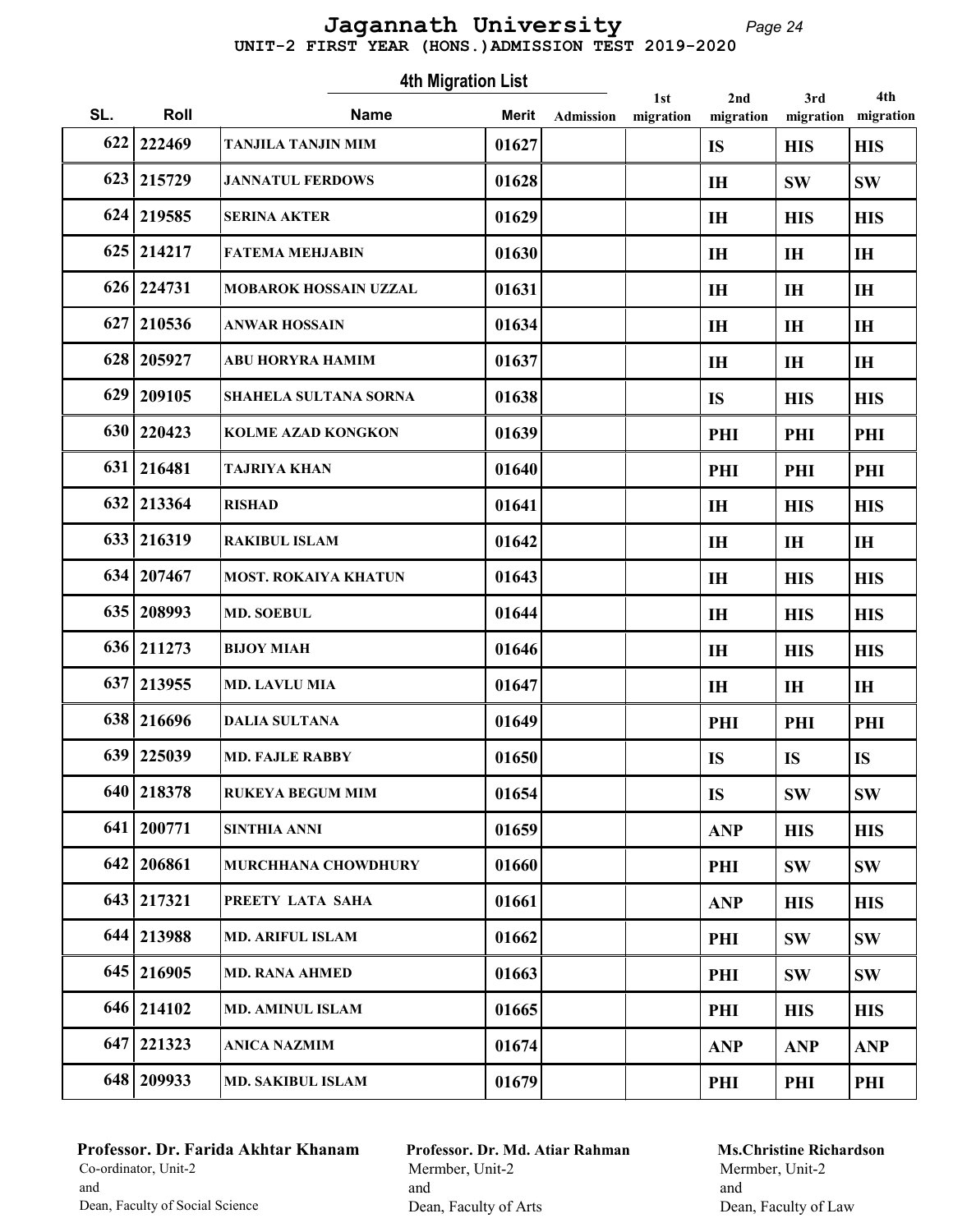# UNIT-2 FIRST YEAR (HONS.)ADMISSION TEST 2019-2020 Jagannath University

Page 25

|     | <b>4th Migration List</b><br>4th<br>2nd<br>3rd<br>1st |                                    |              |           |           |            |                |                |  |  |
|-----|-------------------------------------------------------|------------------------------------|--------------|-----------|-----------|------------|----------------|----------------|--|--|
| SL. | Roll                                                  | <b>Name</b>                        | <b>Merit</b> | Admission | migration | migration  | migration      | migration      |  |  |
| 649 | 214524                                                | <b>JANNATUL FERDAUS MAURI</b>      | 01681        |           |           | <b>ANP</b> | <b>SW</b>      | <b>SW</b>      |  |  |
| 650 | 223959                                                | <b>SHINTHIA HAKIM DIPA</b>         | 01682        |           |           | <b>ANP</b> | <b>HIS</b>     | <b>HIS</b>     |  |  |
| 651 | 200669                                                | <b>SHAPLA AKTER</b>                | 01683        |           |           | <b>ANP</b> | <b>SW</b>      | <b>SW</b>      |  |  |
| 652 | 214536                                                | <b>AZHARUL HAQUE</b>               | 01684        |           |           | <b>IS</b>  | <b>HIS</b>     | <b>HIS</b>     |  |  |
| 653 | 210556                                                | <b>SHAKILA AKTER</b>               | 01686        |           |           | <b>ANP</b> | <b>ANP</b>     | <b>ANP</b>     |  |  |
|     | 654 204701                                            | <b>MASREHA AFRIN MAHIN</b>         | 01691        |           |           | <b>IS</b>  | <b>HIS</b>     | <b>HIS</b>     |  |  |
|     | 655 205727                                            | RAMISA RIFA MAYMA                  | 01692        |           |           | <b>IS</b>  | <b>SW</b>      | <b>SW</b>      |  |  |
|     | 656 218967                                            | <b>MD. ASADUS ZAMAN APON</b>       | 01700        |           |           | <b>ANP</b> | <b>HIS</b>     | <b>HIS</b>     |  |  |
| 657 | 215540                                                | <b>AKHI SULTANA</b>                | 01705        |           |           | <b>IS</b>  | <b>HIS</b>     | <b>HIS</b>     |  |  |
| 658 | 210441                                                | LUCKY RANI SUTRADHAR               | 01707        |           |           | <b>ANP</b> | PHI            | PHI            |  |  |
| 659 | 204596                                                | <b>ANAMIKA DAS</b>                 | 01708        |           |           | <b>ANP</b> | <b>SW</b>      | <b>SW</b>      |  |  |
| 660 | 214150                                                | <b>MST. MAHJABIN MIM</b>           | 01710        |           |           | <b>IS</b>  | <b>HIS</b>     | <b>HIS</b>     |  |  |
| 661 | 204461                                                | <b>JANNATUL FERDOUS</b>            | 01712        |           |           | <b>IS</b>  | <b>SW</b>      | <b>SW</b>      |  |  |
| 662 | 221764                                                | <b>JANNATUL FARIHA YEASMIN EID</b> | 01715        |           |           | <b>ANP</b> | <b>ANP</b>     | <b>ANP</b>     |  |  |
| 663 | 209401                                                | UMME FARHANA JAHAN PREMA           | 01716        |           |           | <b>ANP</b> | <b>SW</b>      | <b>SW</b>      |  |  |
| 664 | 218830                                                | <b>MD. FOYSAL AKANDA</b>           | 01719        |           |           | <b>IS</b>  | <b>IH</b>      | <b>IH</b>      |  |  |
| 665 | 213326                                                | <b>SUSMITA CHAKRABORTY</b>         | 01720        |           |           | <b>IS</b>  | PHI            | PHI            |  |  |
|     | 666 212583                                            | <b>MD. AZIZUL HAKIM MOZUMDER</b>   | 01721        |           |           | <b>IS</b>  | <b>ANP</b>     | <b>SW</b>      |  |  |
| 667 | 219054                                                | <b>MD. SHAKIL AHAMMED</b>          | 01722        |           |           | <b>IS</b>  | <b>HIS</b>     | <b>HIS</b>     |  |  |
|     | 668 213810                                            | <b>MAHFUZ AHMED</b>                | 01723        |           |           | <b>IS</b>  | <b>ANP</b>     | <b>ANP</b>     |  |  |
|     | 669 213367                                            | <b>MD. SAKIL ISLAM</b>             | 01726        |           |           | <b>IS</b>  | I <sub>H</sub> | $\mathbf{H}$   |  |  |
|     | 670   214364                                          | <b>SARUP KUMAR SAHA</b>            | 01727        |           |           | <b>IS</b>  | <b>HIS</b>     | <b>HIS</b>     |  |  |
| 671 | 205734                                                | <b>TAMANNA KHATUN</b>              | 01729        |           |           | <b>IS</b>  | <b>HIS</b>     | <b>HIS</b>     |  |  |
| 672 | 213084                                                | <b>RAFIYA ISLAM</b>                | 01736        |           |           | <b>IS</b>  | PHI            | PHI            |  |  |
| 673 | 223216                                                | <b>SHEWLY AKTER</b>                | 01744        |           |           |            | I <sub>H</sub> | IH             |  |  |
|     | 674 223564                                            | <b>FARZANA FARUKI ABONTY</b>       | 01745        |           |           |            | IH             | <b>HIS</b>     |  |  |
|     | 675 212465                                            | <b>AMDADUL HAQUE</b>               | 01746        |           |           |            | I <sub>H</sub> | I <sub>H</sub> |  |  |

# Professor. Dr. Farida Akhtar Khanam Co-ordinator, Unit-2 and Dean, Faculty of Social Science

Professor. Dr. Md. Atiar Rahman Mermber, Unit-2 and Dean, Faculty of Arts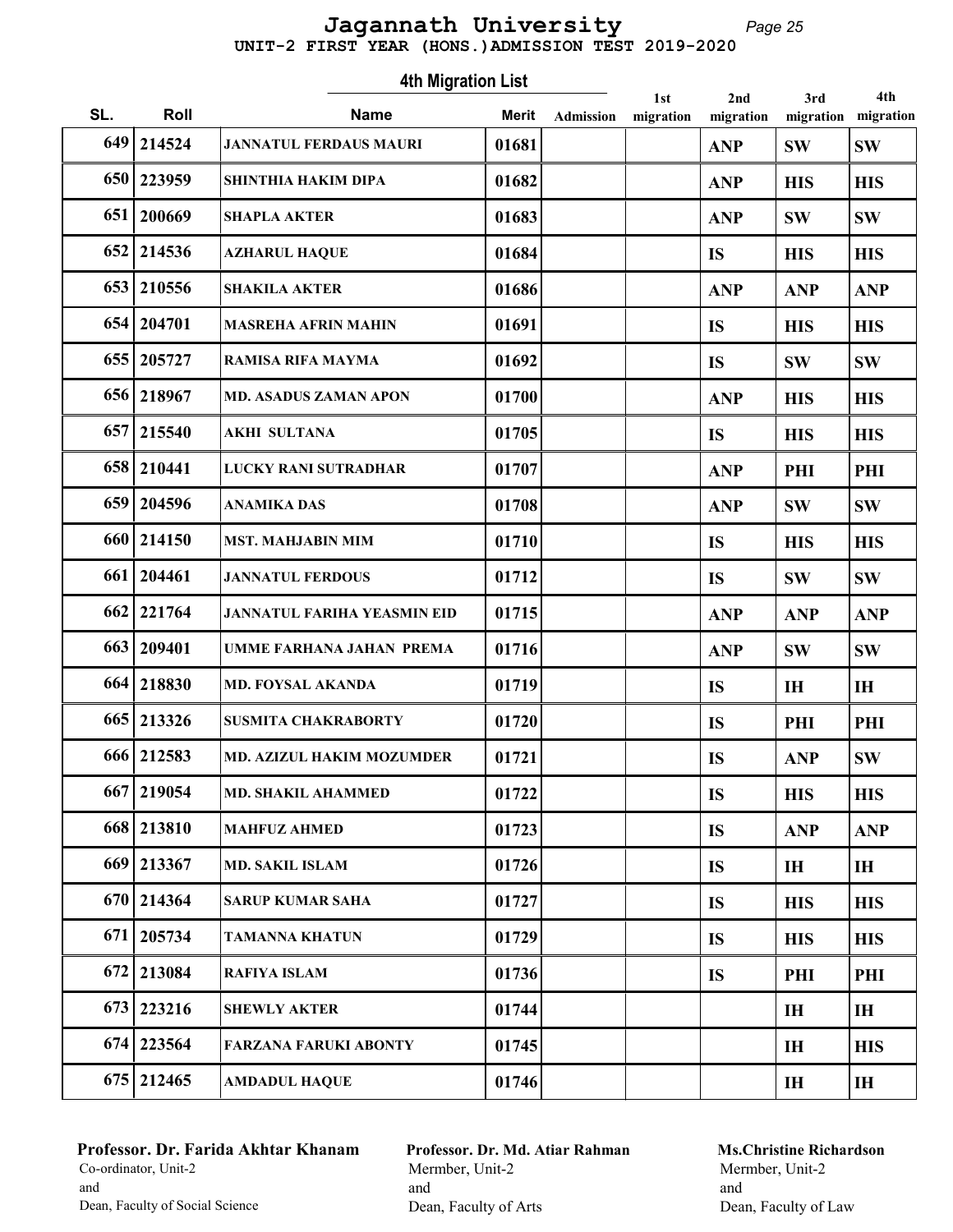# UNIT-2 FIRST YEAR (HONS.)ADMISSION TEST 2019-2020 Jagannath University

Page 26

|     | <b>4th Migration List</b><br>4th<br>3rd<br>1st<br>2nd |                                   |              |                  |           |           |                |            |  |  |  |
|-----|-------------------------------------------------------|-----------------------------------|--------------|------------------|-----------|-----------|----------------|------------|--|--|--|
| SL. | Roll                                                  | <b>Name</b>                       | <b>Merit</b> | <b>Admission</b> | migration | migration | migration      | migration  |  |  |  |
| 676 | 201131                                                | <b>MD. IMDADUL HAQUE</b>          | 01748        |                  |           |           | <b>ANP</b>     | <b>ANP</b> |  |  |  |
| 677 | 220197                                                | <b>MD. MAHI UDDIN MAHIM</b>       | 01749        |                  |           |           | <b>IS</b>      | <b>IS</b>  |  |  |  |
| 678 | 223446                                                | <b>TANJINA BINTE HAMID</b>        | 01750        |                  |           |           | <b>ANP</b>     | <b>ANP</b> |  |  |  |
| 679 | 215424                                                | <b>GULANUR SADIA</b>              | 01754        |                  |           |           | <b>ANP</b>     | <b>ANP</b> |  |  |  |
| 680 | 214200                                                | <b>ZUBAER ALAM SIEAM</b>          | 01756        |                  |           |           | <b>IS</b>      | <b>IS</b>  |  |  |  |
| 681 | 209991                                                | <b>MEHEDI HASAN</b>               | 01759        |                  |           |           | <b>ANP</b>     | <b>HIS</b> |  |  |  |
| 682 | 204533                                                | <b>MOST. SHAYEADA JAHAN RIPNA</b> | 01760        |                  |           |           | <b>IS</b>      | <b>HIS</b> |  |  |  |
| 683 | 209496                                                | <b>MD. MEHEDI HASAN</b>           | 01761        |                  |           |           | <b>IS</b>      | <b>HIS</b> |  |  |  |
| 684 | 215068                                                | <b>NAFISA ANJUM</b>               | 01763        |                  |           |           | IH             | IH         |  |  |  |
| 685 | 211002                                                | <b>MOSA, SANJIDA KURRATINE</b>    | 01764        |                  |           |           | <b>IH</b>      | IH         |  |  |  |
| 686 | 221862                                                | MUMTAHINA KABIR JUMU              | 01766        |                  |           |           | IH             | <b>HIS</b> |  |  |  |
| 687 | 224093                                                | <b>SALEHA KHANAM</b>              | 01767        |                  |           |           | IH             | IH         |  |  |  |
| 688 | 205599                                                | <b>RAKIBUL HASAN RAKIB</b>        | 01769        |                  |           |           | IH             | IH         |  |  |  |
| 689 | 224362                                                | <b>AFIA AFSANA MIM</b>            | 01770        |                  |           |           | <b>IH</b>      | IH         |  |  |  |
| 690 | 209070                                                | <b>MD. HABIBULLAH</b>             | 01771        |                  |           |           | <b>IH</b>      | IH         |  |  |  |
| 691 | 207002                                                | <b>MD. SHAHIN KHAN</b>            | 01773        |                  |           |           | PHI            | PHI        |  |  |  |
| 692 | 211321                                                | <b>MOST. RAFIA ISLAM DIA</b>      | 01774        |                  |           |           | IH             | IH         |  |  |  |
|     | 693 212990                                            | <b>MOU AKTHER</b>                 | 01775        |                  |           |           | IH             | IH         |  |  |  |
| 694 | 211703                                                | <b>MD. ABID HOSSAIN</b>           | 01776        |                  |           |           | PHI            | PHI        |  |  |  |
|     | 695 213949                                            | <b>BANANI MONDAL</b>              | 01777        |                  |           |           | PHI            | PHI        |  |  |  |
|     | 696 213356                                            | <b>HASN AL MAHMUD</b>             | 01780        |                  |           |           | <b>IS</b>      | <b>IS</b>  |  |  |  |
|     | 697 211125                                            | MD. AL-AMIN                       | 01782        |                  |           |           | IH             | IH         |  |  |  |
| 698 | 214724                                                | <b>TAWHIDUL ISLAM</b>             | 01783        |                  |           |           | PHI            | PHI        |  |  |  |
| 699 | 215917                                                | <b>MD. AL HAKIM RANA</b>          | 01785        |                  |           |           | I <sub>H</sub> | IH         |  |  |  |
| 700 | 218957                                                | <b>MST. MAHAFUZA YASMIN</b>       | 01786        |                  |           |           | IH             | IH         |  |  |  |
| 701 | 205794                                                | <b>MOST. BOBI AKTHER</b>          | 01788        |                  |           |           | IH             | IH         |  |  |  |
|     | 702   223875                                          | <b>FATIMA TUZ ZOHRA</b>           | 01794        |                  |           |           | IH             | IH         |  |  |  |

# Professor. Dr. Farida Akhtar Khanam Co-ordinator, Unit-2 and Dean, Faculty of Social Science

Professor. Dr. Md. Atiar Rahman Mermber, Unit-2 and Dean, Faculty of Arts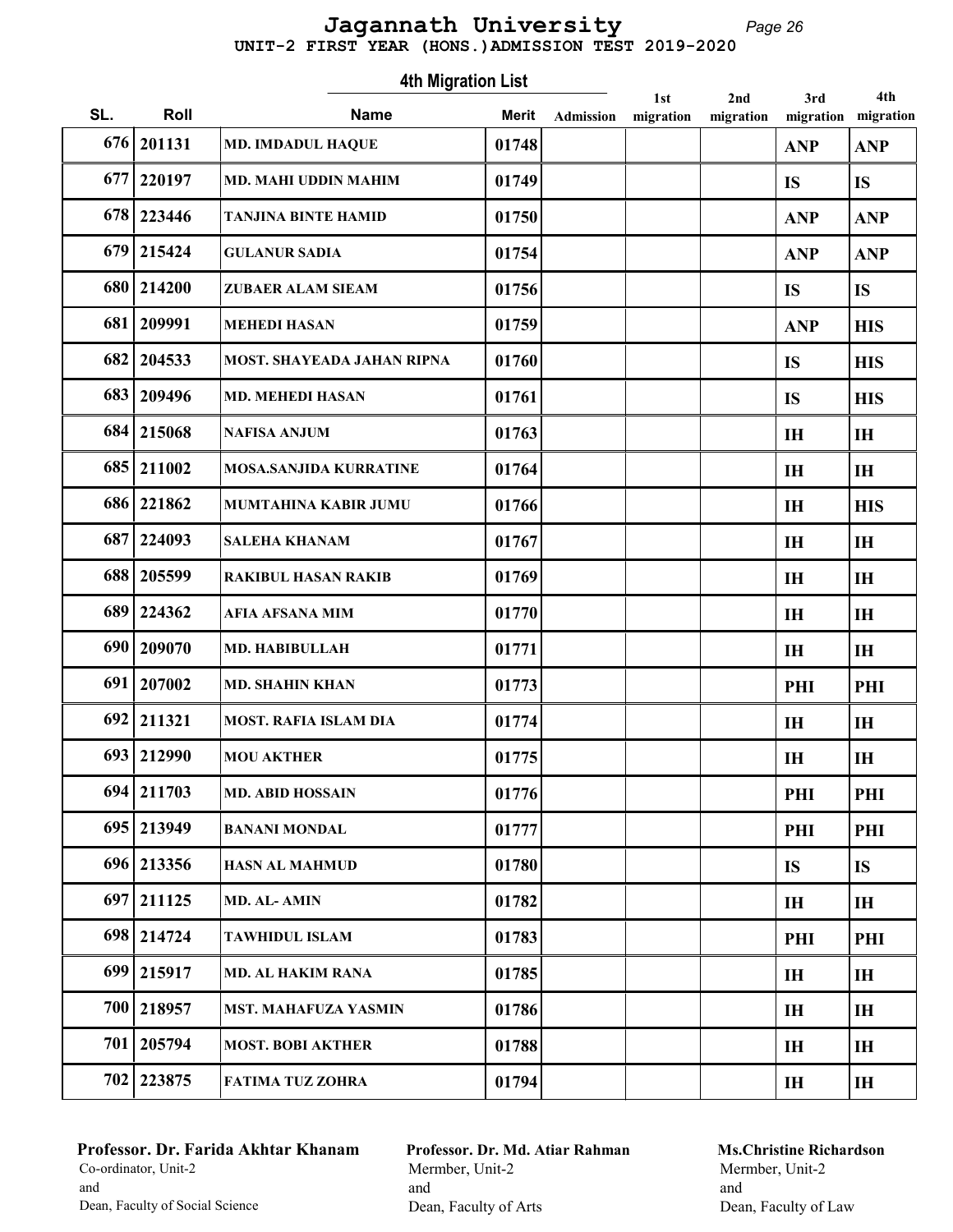#### Page 27 UNIT-2 FIRST YEAR (HONS.)ADMISSION TEST 2019-2020 Jagannath University

Roll Mame Marit 1st SL. Roll **Name** Merit Admission migration 4th Migration List Admission 2nd migration 3rd migration 4th migration 703 205065 ADIPTO SHARMA 01795 PHI PHI 704 207901 MST. RABEYA SULTANA 01797 PHI PHI 705 209300 MD.MASRAFI RAHMAN KHAN 01798 IH IH 706 213492 JANNATUL FARDAOUS JANNAT 101799 11 ANP ANP ANP 707 202595 ZERIN 01801 | IS IS 708 204187 MD. SIFAT ULLAH 01802 IH IH 709 206161 MEHERUN NESA MUKTA 01803 IH IH 710 221423 OBAYDULLAH 01807 01807 IH IH 711 218662 SANJIDA KHATUN MONA 01809 IS IS 712 220153 ISTIAK ISLAM JOY 01812 IS IS IS 713 201858 MD. TOHIDUL ISLAM 01815 101815 IH IH IH 714 217247 AIRIN SULTANA 01817 PHI IH 715 208091 ABDUR RAZZAK 01818 | 01818 | ANP ANP 716 217380 MAKNUN JAHAN MUMU 01820 PHI PHI 717 216744 MD: SHOAGH AHMED 01821 IS IH 718 202180 MD. ABDULLAH AL MAMUN 01822 15 IS IH 719 201008 MD. SHERAJUL ISLAM 01823 IS IS 720 211666 MUSHARRAT JAHAN 01826 PHI PHI 721 203624 MST. MARUFA AKTER 01829 IS IS 722 209376 ESMITA KHATUN 01830 ANP ANP ANP 723 219627 SAMIA HASAN 01833 ANP ANP ANP 724 210504 SANJIDA ISLAM SATO 01835 IS IH 725 222475 SADIA JAHAN 01837 IS IH 726 204585 MORIAM AKTER MARIA 01838 PHI PHI 727 205536 MD. OLIVE HASAN 01840 IS IH 728 221487 NURJAHAN AKTER 01841 PHI IH 729 204594 MD. ISMAIL HOSSAIN TAFSIR 01842 ANP ANP

## Professor. Dr. Farida Akhtar Khanam Co-ordinator, Unit-2 and Dean, Faculty of Social Science

Professor. Dr. Md. Atiar Rahman Mermber, Unit-2 and Dean, Faculty of Arts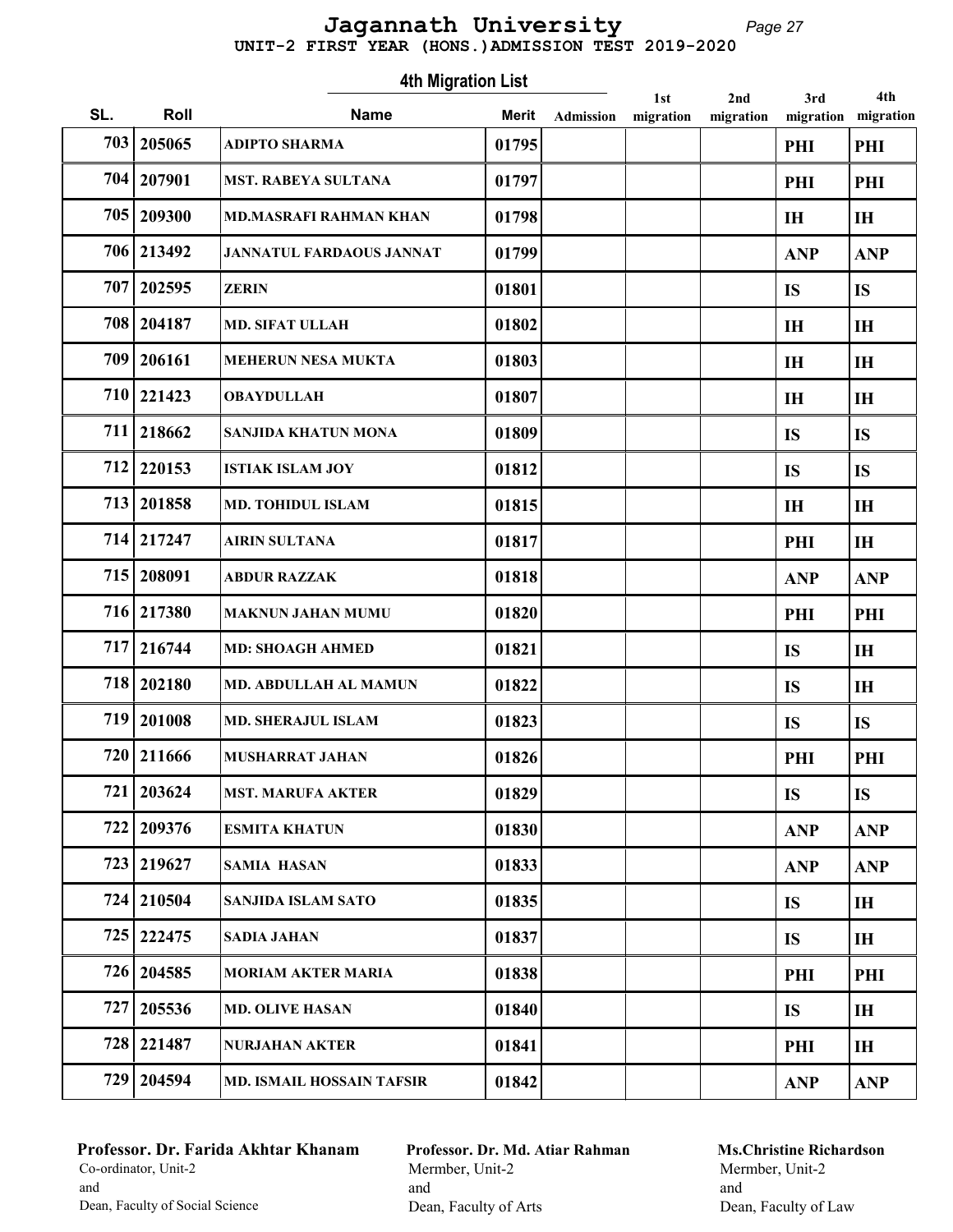# UNIT-2 FIRST YEAR (HONS.)ADMISSION TEST 2019-2020 Jagannath University

Page 28

|            |              | <b>4th Migration List</b>       |              |           | 1st       | 2nd       | 3rd        | 4th            |
|------------|--------------|---------------------------------|--------------|-----------|-----------|-----------|------------|----------------|
| SL.        | Roll         | <b>Name</b>                     | <b>Merit</b> | Admission | migration | migration | migration  | migration      |
| <b>730</b> | 207809       | SABIKUNNAHER PUSPA              | 01843        |           |           |           | <b>IS</b>  | <b>IS</b>      |
| 731        | 205817       | <b>RABIA AKTER</b>              | 01844        |           |           |           | PHI        | PHI            |
| 732        | 204333       | RAHNUMA TUL JANNAT              | 01852        |           |           |           | <b>IS</b>  | <b>IS</b>      |
| 733        | 210013       | <b>TAJRIAN SIKDER</b>           | 01854        |           |           |           | <b>ANP</b> | <b>ANP</b>     |
|            | 734 203863   | <b>MST. TANIA AKTER</b>         | 01856        |           |           |           | PHI        | PHI            |
|            | 735 217980   | MOHOSINA AKKAS                  | 01859        |           |           |           | PHI        | PHI            |
|            | 736 218844   | <b>SUMAIYA AKTER SEMU</b>       | 01860        |           |           |           | PHI        | PHI            |
| 737        | 221181       | <b>NOUSHIN FARIYA DINA</b>      | 01863        |           |           |           | <b>IS</b>  | IH             |
| 738        | 202644       | <b>MURSHEDA AKTER RIMI</b>      | 01864        |           |           |           | <b>ANP</b> | <b>ANP</b>     |
| 739        | 202820       | <b>MD. RAHUL AMIN</b>           | 01866        |           |           |           | <b>ANP</b> | <b>ANP</b>     |
| 740        | 209868       | <b>SAYEDA SULTANA</b>           | 01867        |           |           |           | <b>IS</b>  | IH             |
| 741        | 208616       | SHAHRIYAR AMIN DHRUBO           | 01869        |           |           |           | <b>IS</b>  | IH             |
| 742        | 209340       | <b>MAHAMUD ALI JOBAYER</b>      | 01872        |           |           |           | <b>IS</b>  | <b>IH</b>      |
|            | 743 220347   | <b>NURI THAMANNA SUCHI</b>      | 01874        |           |           |           | <b>IS</b>  | IH             |
| 744        | 201289       | <b>MOLLA SUMAYA SWEETY</b>      | 01880        |           |           |           | <b>IS</b>  | <b>IH</b>      |
| 745        | 201301       | <b>FALGUNI RAHMAN MIM</b>       | 01881        |           |           |           | <b>ANP</b> | <b>ANP</b>     |
| 746        | 205661       | <b>MUSLIMA AKTER</b>            | 01884        |           |           |           | <b>IS</b>  | <b>IS</b>      |
|            | 747   205857 | SIRAJUM MUNIRA SHANTA           | 01885        |           |           |           | PHI        | PHI            |
|            | 748   208841 | <b>KAZI RASHEDA AKTER PRETY</b> | 01887        |           |           |           | <b>IS</b>  | I <sub>H</sub> |
|            | 749 204224   | <b>NUSRAT JAHAN</b>             | 01897        |           |           |           | <b>IS</b>  | <b>IS</b>      |
|            | 750   201300 | <b>MD. NUR NOVI</b>             | 01898        |           |           |           | <b>IS</b>  | <b>IS</b>      |
|            | 751   202841 | <b>SAWAN AHAMMED</b>            | 01899        |           |           |           | <b>ANP</b> | <b>ANP</b>     |
|            | 752 214871   | <b>MD. ROCKY MARAZ</b>          | 01905        |           |           |           | <b>ANP</b> | <b>ANP</b>     |
|            | 753   214070 | <b>SHAMSUL ALAM</b>             | 01906        |           |           |           | <b>ANP</b> | <b>ANP</b>     |
|            | 754 210263   | <b>MONSIYA NAWRIN</b>           | 01908        |           |           |           | <b>ANP</b> | PHI            |
|            | 755 200597   | <b>MD SOHANUR RAHMAN</b>        | 01909        |           |           |           | <b>ANP</b> | <b>ANP</b>     |
|            | 756 219013   | <b>ANANNA HOSSAIN</b>           | 01910        |           |           |           | <b>ANP</b> | <b>ANP</b>     |

# Professor. Dr. Farida Akhtar Khanam Co-ordinator, Unit-2 and Dean, Faculty of Social Science

Professor. Dr. Md. Atiar Rahman Mermber, Unit-2 and Dean, Faculty of Arts